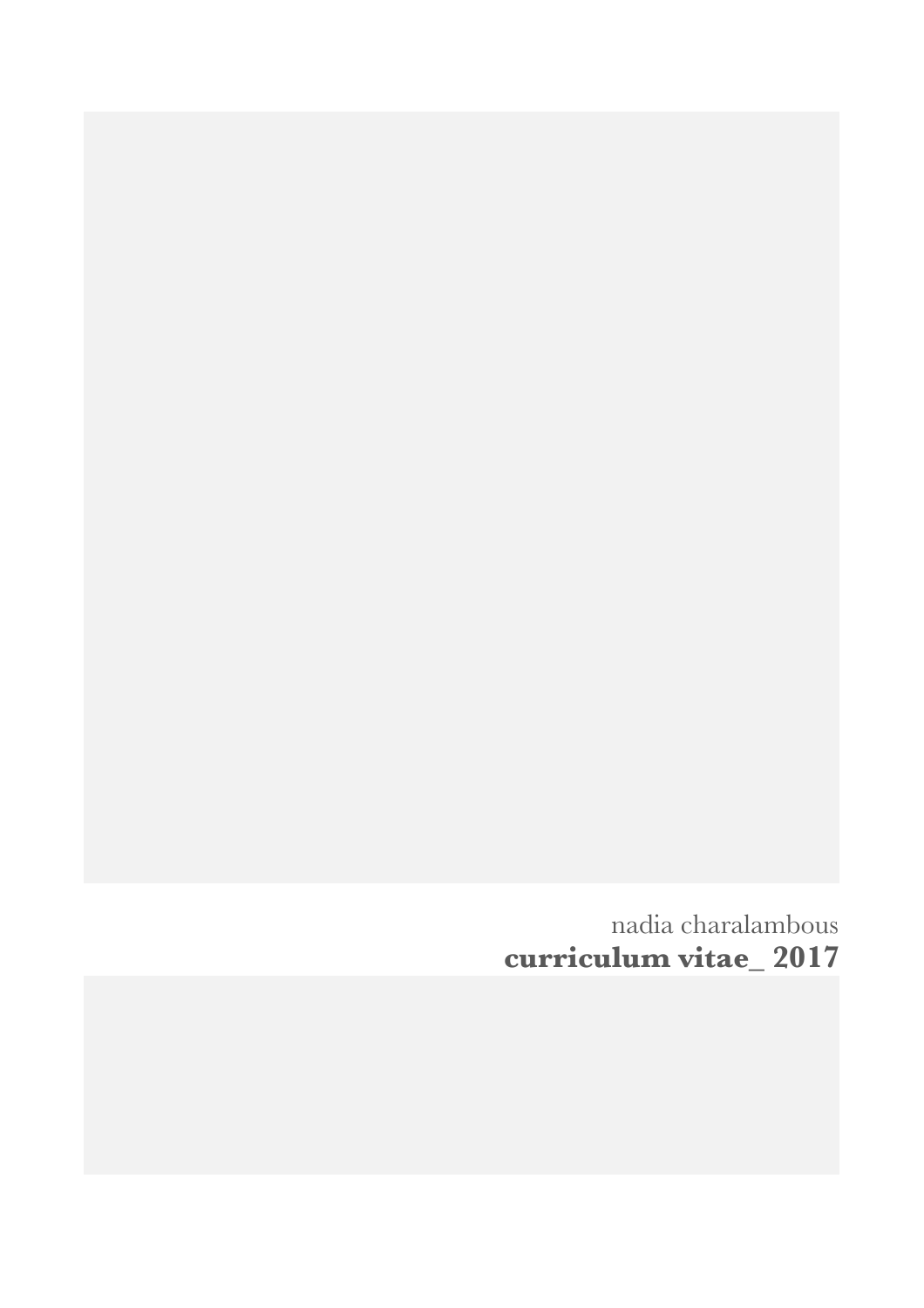# nadia charalambous **curriculum vitae**

## **personal information**

**University of Cyprus, Department of Architecture** P.O. Box 20537, 1678 Nicosia, Cyprus Tel: (+357) 22892965 Email: charalambous.nadia@ucy.ac.cy Website: www.nadiacharalambous.com

## **academic education**

| 2007               | <b>Ph.D.</b> in Architecture<br>National Technical University of Athens.                                                                                                |
|--------------------|-------------------------------------------------------------------------------------------------------------------------------------------------------------------------|
|                    | Dissertation: "Spatial forms of diversity: the traditional Cypriot<br>dwelling".<br>Supervisor: Solon Xenopoulos.                                                       |
| 1993               | Diploma in Architecture<br>Bartlett School of Architecture, University College London,<br>University of London.                                                         |
|                    | Diploma project: "Spatial Forms of Co-habitation in Cyprus<br>Landscape"<br>Diploma project Supervisor: Christine Hawley.                                               |
| 1992               | <b>M.Sc. in Advanced Architectural Studies</b><br>Bartlett School of Architecture, University College London,<br>University of London,                                  |
|                    | Thesis: "From co-existence to confrontation; spatial forms of ethnic<br>co-existence in the eastern Mediterranean: the case of Cyprus".<br>Supervisor: Julienne Hanson. |
| 1990               | B.Sc. in Architecture, Planning, Building and<br><b>Environmental Studies</b><br>Bartlett School of Architecture, University College London,<br>University of London.   |
| academic positions |                                                                                                                                                                         |
| Jan 2013-present   | <b>Assistant Professor of Architecture, Department of</b><br><b>Architecture</b><br>University of Cyprus, Nicosia, Cyprus                                               |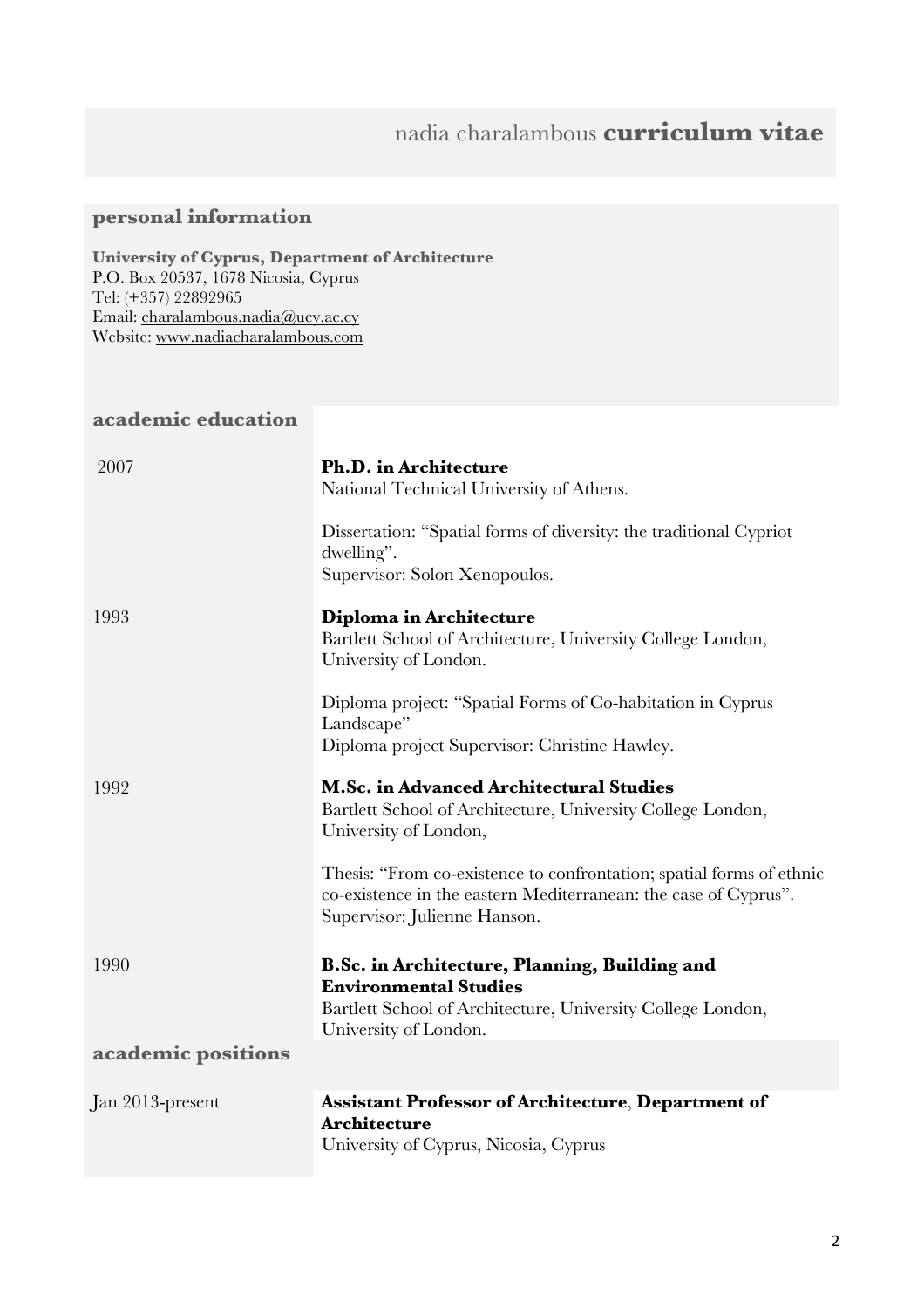| Feb 2014-Jun 2014           | Visiting Scholar, Associate Member, Centre for Urban<br><b>Conflicts Research, University of Cambridge Cambridge, UK</b>                                                                                                              |
|-----------------------------|---------------------------------------------------------------------------------------------------------------------------------------------------------------------------------------------------------------------------------------|
| Oct 2008-Jan 2013           | <b>Lecturer, Department of Architecture</b><br>University of Cyprus, Nicosia, Cyprus                                                                                                                                                  |
| Oct 2007-Oct 2008           | <b>Associate Professor, Department of Architecture</b><br>University of Nicosia, Nicosia, Cyprus                                                                                                                                      |
| 2003-2007                   | <b>Assistant Professor, Design Department</b><br>Intercollege, Nicosia, Cyprus                                                                                                                                                        |
| 2001-2003                   | <b>Senior Lecturer, Design Department</b><br>Intercollege, Nicosia, Cyprus                                                                                                                                                            |
| 1998-2001                   | <b>Lecturer, Design Department</b><br>Intercollege, Nicosia, Cyprus                                                                                                                                                                   |
| 1995-1998                   | Lecturer (part time), Design Department.<br>Intercollege, Nicosia, Cyprus                                                                                                                                                             |
| administrative<br>positions |                                                                                                                                                                                                                                       |
| Jan 2008-Sep 2008           | <b>Head of the Department of Architecture</b><br>University of Nicosia, Cyprus                                                                                                                                                        |
| Jan 2001-Jan 2008           | Head of the Design Department, Intercollege/University of<br>Nicosia (the Program of Architecture was under the Design<br>Department until Jan 2008).                                                                                 |
| professional<br>experience  |                                                                                                                                                                                                                                       |
| 1995-present                | <b>Freelance Architect</b>                                                                                                                                                                                                            |
| 1993-1995                   | M. Economides Architects, Nicosia Cyprus - Architect                                                                                                                                                                                  |
| 1990-1991                   | Photiou Architects and Associates, Limassol Cyprus - Architect                                                                                                                                                                        |
| <b>Research</b>             |                                                                                                                                                                                                                                       |
| <b>Research interests</b>   | Spatial configuration and social phenomena<br>urban segregation - urban form and social phenomena<br>space, ethnicity and culture (dwellings, settlements, urban space)<br>architectural education -the studio and the design process |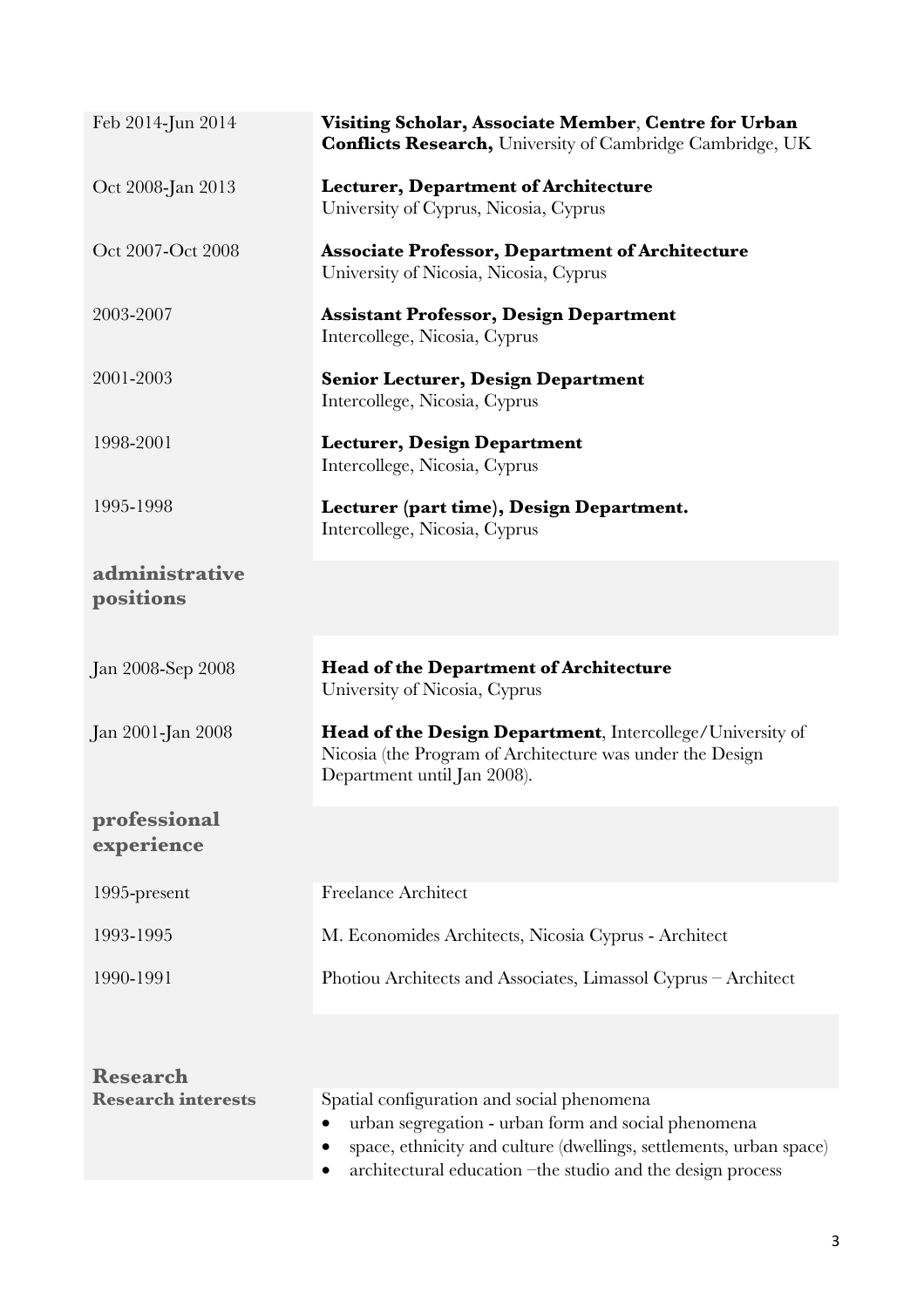| <b>Research projects</b>                     |                                                                                                                                                                                                                                      |
|----------------------------------------------|--------------------------------------------------------------------------------------------------------------------------------------------------------------------------------------------------------------------------------------|
| <b>Current</b>                               |                                                                                                                                                                                                                                      |
| November 2017-February<br>2020               | "Emerging Perspectives on Urban Morphology:<br>Researching and learning through multiple practices",<br>Erasmus + KA2 Strategic Partnerships for Higher Education,<br>Project coordinator.                                           |
| February 2017- present                       | "Public space and urban cultures: the role of urban form<br>in segregation and everyday life", internally funded research<br>project. Principal investigator. New Researcher Fund: Ilaria Geddes                                     |
| <b>Completed</b><br>October 2013-2106 (2017) | "OIKOnet - A global multidisciplinary network on<br>housing research and learning", Erasmus Multilateral<br>Network. Lifelong Learning Program. Partner, member of WP<br>Housing Research and WP Pedagogy. http://www.oikonet.org/   |
| September 2013-2015                          | "Understanding Urban Segregation through space and<br>time: A study of the relationship between morphology,<br>sociability and accessibility in the city of Nicosia",<br>internally funded research project. Principal Investigator. |
| February 2011-2015                           | "European Network of Heads of Schools of Architecture<br>(ENHSA): Inhabiting The European Higher Architectural<br>Education Area". Lifelong Learning Program/Erasmus call:<br>EAC/49/2010.                                           |
| December $2013 - 2014$                       | "The Housing Markets of Southern Europe in face of the<br>crisis", research workshops funded by WBG Wohnungsbau-<br>Gesellschaft Görlitz mbH the TRAWOS Institute of University of<br>Applied Sciences Zittau, Görlitz.Germany.      |
| 2010-2014                                    | "Accessibility Instruments for Planning Practice in<br>Europe", COST TU1002. member of the Management<br>Committee (MC).                                                                                                             |
| June 2011                                    | "Changing Landscapes - Mediterranean Sensitive Areas<br><b>Design"</b> , Erasmus Intensive Program (IP), co-ordinator: UNIRC -<br>Mediterranean University of Reggio Calabria. Participant with<br>UCY team.                         |
| 2011-present                                 | <b>Urban Conflict and Segregation Studies lab</b><br>Principal Investigator (PI).                                                                                                                                                    |
| 2005-2008                                    | "PROGRESSORE" (Programme for the Study of European<br>Rural Societies), COST A35. Member of the Management<br>Committee (MC).                                                                                                        |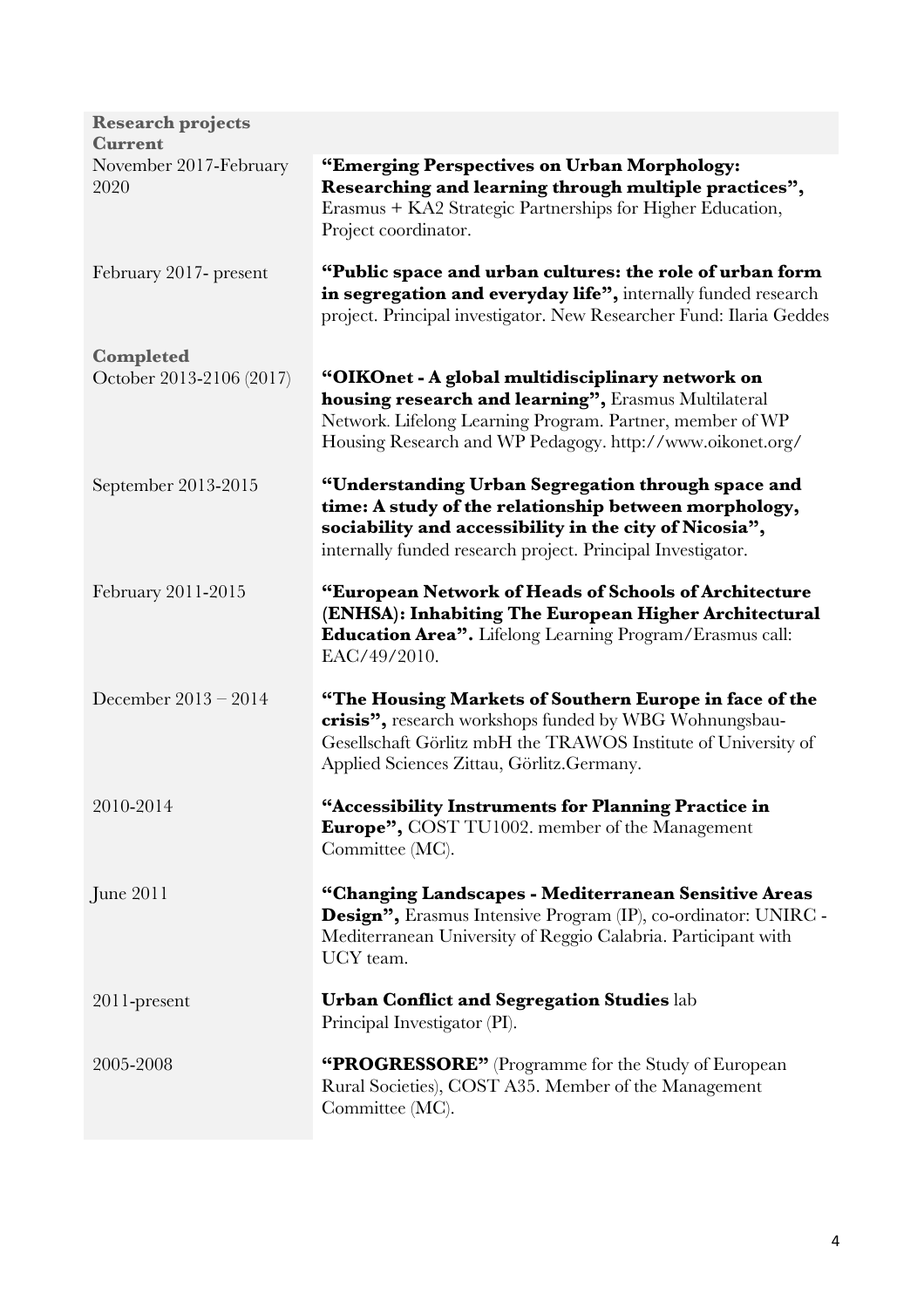| 2004-2006                                                                 | "APPRODI: New Arrivals". ENLARGEMENT 2004 (APESC<br>2004/EU-25). Cyprus project co-ordinator and communication co-<br>ordinator.                                                                                                                                        |
|---------------------------------------------------------------------------|-------------------------------------------------------------------------------------------------------------------------------------------------------------------------------------------------------------------------------------------------------------------------|
| <b>Research Labs and</b><br><b>Scientific Research</b><br><b>Networks</b> |                                                                                                                                                                                                                                                                         |
| $2011$ - present                                                          | UCS - Urban Conflicts and Segregation Research lab.<br>Principal Investigator and coordinator.                                                                                                                                                                          |
| $2015$ -present                                                           | <b>UN Habitat Universities - Focal Point for Habitat University</b><br>Network Initiative, http://uni.unhabitat.org/?uni-<br>partner=university-of-cyprus                                                                                                               |
| <b>Design Based Research</b>                                              |                                                                                                                                                                                                                                                                         |
| November-December<br>2017                                                 | "Implementation of Safe, Inclusive and Accessible Public<br>Spaces in Bab El Tebbane - Tripoli", UN-Habitat Public<br>Space Program in Lebanon. Participation with students in the<br>neighborhood awareness sessions and design based research on the<br>public space. |
| June 2016                                                                 | "Renewing/Revitalising. Creating Liveable Cities",<br>Belgrade, Serbia. Participation with students. (oikonet-<br>belgradeworkshop.blogspot.com/)                                                                                                                       |
| June 2015                                                                 | "Contemporary Living Patterns: Growth/Shrinkage",<br>Cottbus, Germany. Participation with students. (oikonet-<br>cottbusworkshop.blogspot.com/)                                                                                                                         |
| June $2014$                                                               | "Contemporary living patterns in mass housing in<br><b>Europe"</b> , Lisbon, Portugal. Participation with students. (oikonet-<br>lisbonworkshop.blogspot.com/)                                                                                                          |
| January 2013                                                              | "Urban Space and Social Inclusion", in "Milan, engine<br><b>the smart city"</b> , Eco-Rehab (ER4) international workshop, in<br>Milan, Italy. Participation with students.<br>(http://www.er4.polimi.it/ER4/home.html)                                                  |
| <b>Scientific Research</b><br><b>Workshops</b>                            |                                                                                                                                                                                                                                                                         |
| November 2016                                                             | "Defragmenting and Activating Public Spaces in Unstable<br>Urban Settings", Beirut, Lebanon. AESOP's (Association of<br>European Schools of Planning) Thematic Group PSUC (Public<br>Spaces and Urban Cultures) workshop.                                               |
| $\mathrm{July}$ 2013                                                      | "Assessing Multiple Urban Developments in Limassol:<br>from a traffic place to a people place". A set of activities                                                                                                                                                     |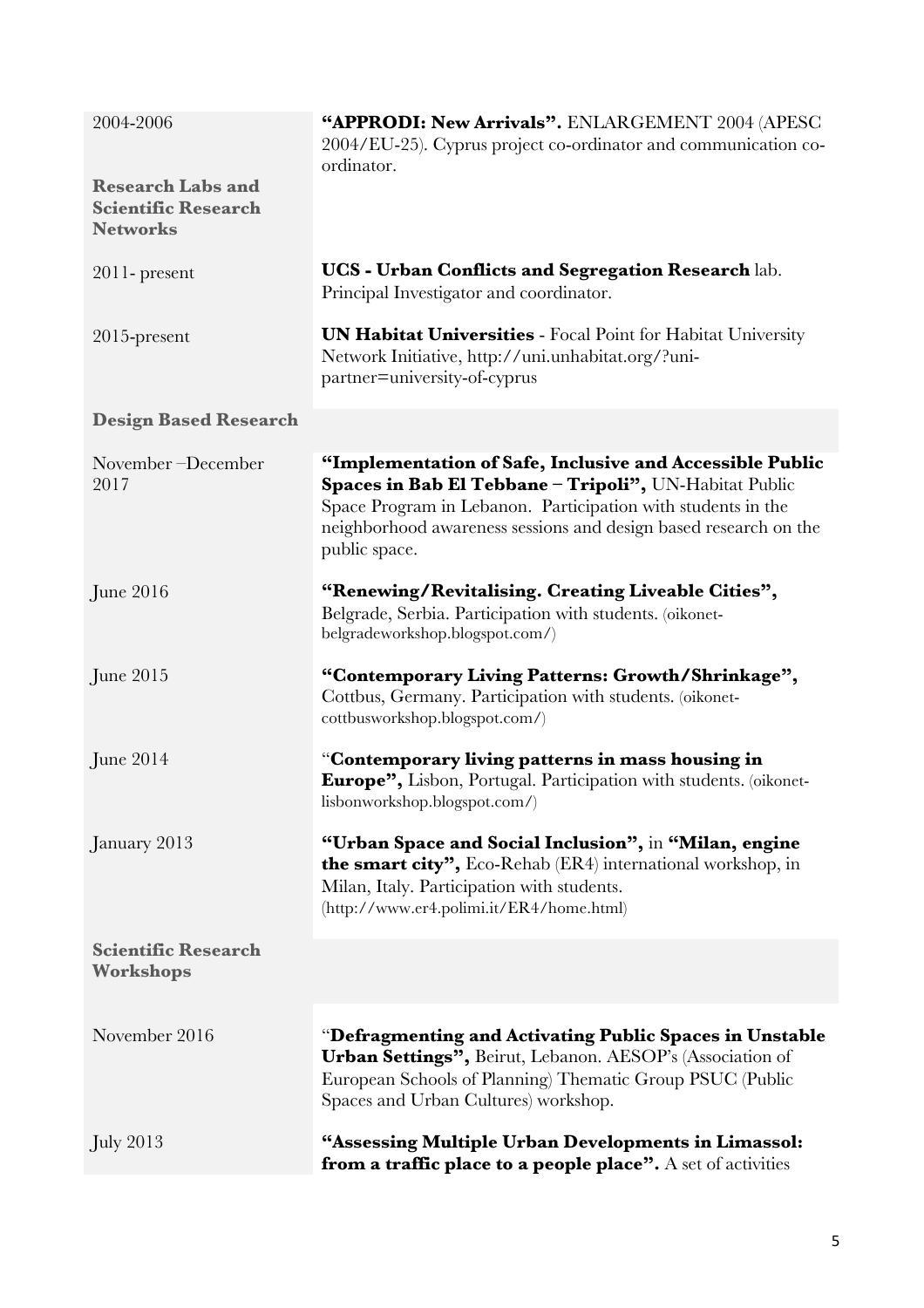|                                                             | culminating in a workshop organized in Limassol, Cyprus. (Cited in<br>Bertolini, L. (2017) Planning the Mobile Metropolis: Transport for<br>People, Places and the Planet, Palgrave: "Supporting accessibility<br>planning at the urban district scale: an application in Limassol").                                                                                                                                                                                                                                 |
|-------------------------------------------------------------|-----------------------------------------------------------------------------------------------------------------------------------------------------------------------------------------------------------------------------------------------------------------------------------------------------------------------------------------------------------------------------------------------------------------------------------------------------------------------------------------------------------------------|
| October 2013                                                | "Integration in analysis, transcending disciplinary and<br>sectorial boundaries" in Helsinki, Finland.                                                                                                                                                                                                                                                                                                                                                                                                                |
| <b>July 2012</b>                                            | "Accessibility as Knowledge-Process Protocol" in<br>Amsterdam, Netherlands.                                                                                                                                                                                                                                                                                                                                                                                                                                           |
| December 2011                                               | "Accessibility Instruments_Applications in different<br>local contexts", in Munich, Germany.                                                                                                                                                                                                                                                                                                                                                                                                                          |
| February 2011                                               | "Accessibility Instruments state of the art" in Edinburg,<br>UK.                                                                                                                                                                                                                                                                                                                                                                                                                                                      |
| October 2007                                                | "Changes experienced by present-day European rural<br>societies in the light of their historical experience"<br>(Programme for the Study of European Rural Societies), in Utrecht,<br>Netherlands.                                                                                                                                                                                                                                                                                                                    |
| June 2006                                                   | "Immigrants in contemporary urban spaces", APPRODI:<br>New Arrivals in Sassari, Italy.                                                                                                                                                                                                                                                                                                                                                                                                                                |
| 2002-2003                                                   | "Contemporary Teaching and Learning Methods in<br><b>Design</b> ", research workshops for the faculty of the Design<br>Department UNIC, Trainer: Mr. M. J. Tschann, in Nicosia,<br>Cyprus.                                                                                                                                                                                                                                                                                                                            |
| <b>Publication Record</b>                                   |                                                                                                                                                                                                                                                                                                                                                                                                                                                                                                                       |
| <b>Books</b>                                                | Charalambous N. and Kyriazis, G. (eds) (2018) "Inter-Actions:<br>housing design and pedagogy", [Publisher: JOVIS].                                                                                                                                                                                                                                                                                                                                                                                                    |
|                                                             | Charalambous, N. (2018) <b>Public (A)rt/ct</b> , Ministry of Education<br>and Culture (in Greek).                                                                                                                                                                                                                                                                                                                                                                                                                     |
| <b>Contributions in book</b><br>chapters<br>(peer reviewed) | Charalambous, N. (2017) "The Challenge of Change in Living<br><b>Environments: Implications and Opportunities for</b><br>Architectural Education", in Madrazo, L. (ed), "Global<br>Dwelling: Intertwining Research, Pedagogy and Community<br>Participation". Barcelona: Editorial Enginyeria i Arquitectura La<br>Salle, pp166-178.<br>Sentieri, C., Charalambous, N. and Bregger, A.Y. (2017)<br>"Introduction to Housing", in Madrazo, L. (ed), "Global<br>Dwelling: Intertwining Research, Pedagogy and Community |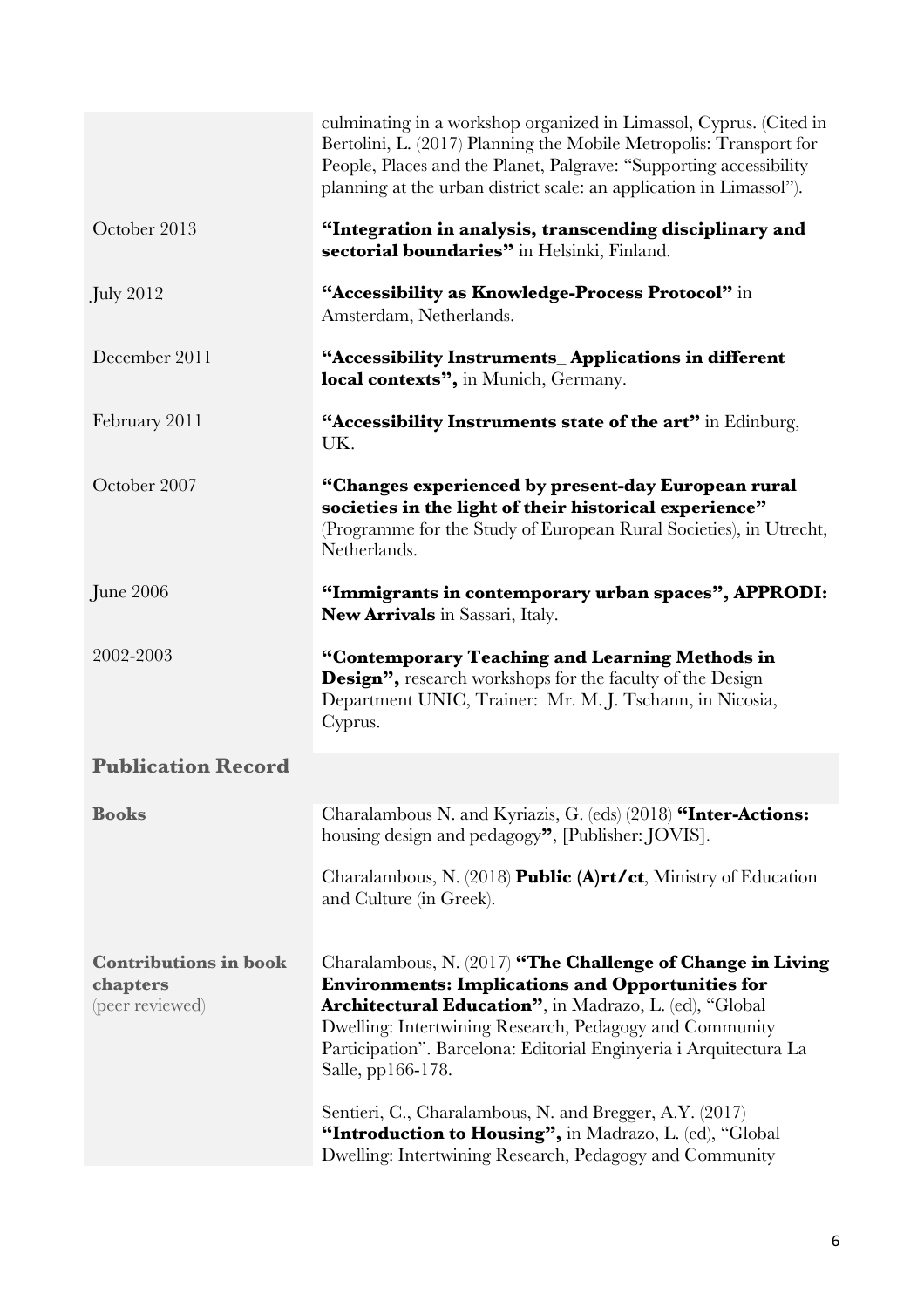Participation". Barcelona: Editorial Enginyeria i Arquitectura La Salle, pp276-290.

Madrazo, L., Sentieri, C., & Charalambous, N. (2017) **"Applying a blended learning methodology to the study of housing"**  in M. J. Rodrigues Couceiro da Costa, F. Roseta, J. Pestana Lages, & S. Couceiro da Costa (Eds.) "Architectural Research Addressing Societal Challenges", CRC Press, Taylor and Francis Group, Vol. II, pp1051-1058.

Charalambous, N. and Geddes, I. (2015) **"Spatial Memory and Shifting Centrality",** in Vaughan, L. S. (ed), Suburban Urbanities: Suburbs and the Life of the High Street. London: UCL Press, pp77-103.

Charalambous, N. (2014) **"Public Space and Urban Segregation"** in Fabris L.M.F. (ed.) Re-starting from Quarto Oggiaro, Milan: Toward a new kind of smart city, Maggioli Editore, Santarcangelo di Romagna (I), ISBN 9788838762819, pp051-060.

Charalambous N. and Geddes I. (2014) **"Space Syntax - Assessing Multiple Urban Developments in Limassol – From Traffic Place to People Place"** in Brömmelstroet M., Silva C., and Bertolini L. (eds) Assessing Usability of Accessibility Instruments, Ipskamp Drukkerij Netherlands, Ch. 3.2, pp35-43.

Charalambous, N. (2014) "**Historical Evolution of Urban Segregation: Mechanisms of Differentiation Through Space and Time"** in Bovati M., Caja M., Floridi G., Landsberger M. (eds), Cities in Transformation Research & Design: Ideas, Methods, Techniques, Tools, Case Studies, Il Poligrafo casa editrice, Italy, ISBN 978-88-7115-829-7, Vol. II, Part IV, pp1145- 1155.

Charalambous N. and Mavridou, M. (2012) **"Space Syntax: Spatial Integration Accessibility and Angular Segment Analysis by Metric Distance (ASAMeD)",** in Hull A., Silva C. and Bertolini L. (eds), Accessibility Instruments for Planning Practice, COST Office, ISBN13: 978-989-20-3187-3, Ch. 3, pp63- 70.

Charalambous, N., & Phocas, M. C. (2012). **Research in the Studio: Integrated, Research Based Design Process** in Theory. In Els De Vos, Johan De Walsche & Marjan Michels (Eds), Design: Architectural Research Made Explicit in the Design Studio. Belgium: ASP - Academic & Scientific Publishers, pp289-296. Charalambous, N. (2007) **"Tradition, Identity and Built Form"** in *Traditional Mediterranean Architecture: Present and Future*,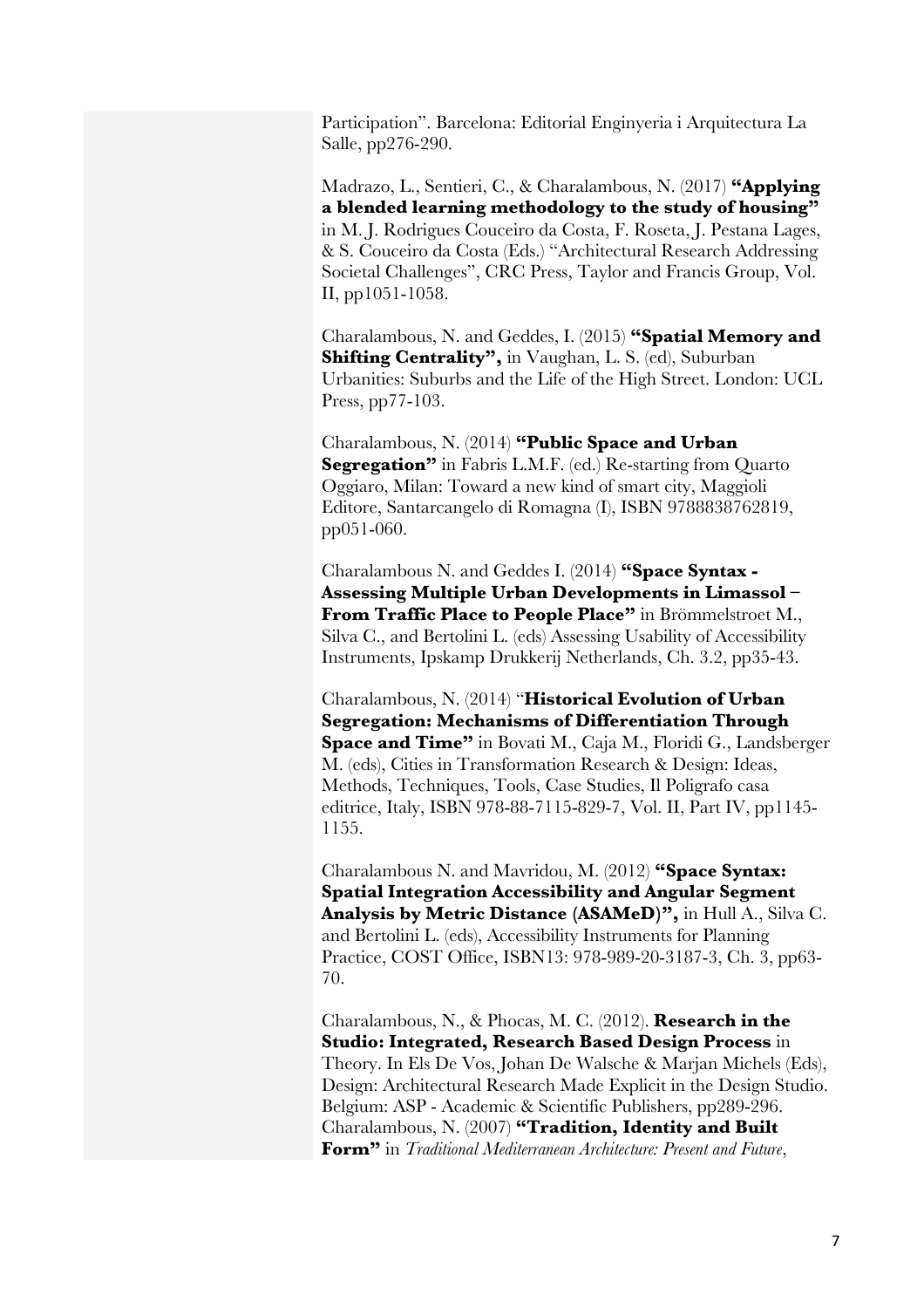|                                                                   | edited by Xavier Casanova (Collegi d'Aparellados I Arquitectes<br>Tecnics de Barcelona) pp25-29.                                                                                                                                                                                                  |
|-------------------------------------------------------------------|---------------------------------------------------------------------------------------------------------------------------------------------------------------------------------------------------------------------------------------------------------------------------------------------------|
|                                                                   | Peristianis, N. and Charalambous, N. (2003) "Urban space,<br>social and ethnic identity", "Espace urbain, identité sociale et<br>ethnique" in Méditerranée : Ruptures et Continuités, edited by<br>M.Chehab, Y.Ioannou and F.Metral, (Maison De L'orient<br>Méditerranéen Press), pp211-223.      |
|                                                                   | Charalambous, N. and Pouyioutas, P. (2003) "Specifications of<br>Spatial Analysis Software" in Computational Methods in<br>Circuits and Systems Applications", A series of Reference<br>Books, Electrical and Computer Engineering Series, pp57-62.                                               |
| <b>Book Chapters in</b><br>online publications<br>(peer reviewed) | Charalambous, N. (2015) "Post-conflict regeneration in the<br>historic centre of Nicosia: global challenges and local<br>initiatives", in Hadjri, K. (ed) Readings on contemporary<br>housing research, Issue No.2, pp18-28, retrieved from OIKONET<br>Project: University of Central Lancashire. |
|                                                                   | Charalambous, N. (2014) "Research in the Design Studio:<br>types of knowledge in housing studies", in K. Hadjri (ed),<br>Readings on contemporary housing research, Issue No.1, pp43-51,<br>retrieved from OIKONET Project: University of Central<br>Lancashire.                                  |
| <b>Refereed Journals</b><br><b>Special Issues</b><br>Editorship   | Charalambous, N. and Legeby, A. (eds) (2018) "Public space<br>and urban cultures: social processes in uncertain<br>contexts", special issue in Built Environment. [Publisher:<br>Alexandrine Press, UK].                                                                                          |
|                                                                   | Charalambous, N., Cruz, S.S., Roskam, N. (eds) (2018)<br>"Becoming Local: inquiries into public space practices,<br>meanings and values", special issue in the <i>Journal of Urban Design</i><br>[Publisher: Taylor & Francis].                                                                   |
| Other Journals<br>Editorship                                      | Stratis, S., Phocas, M.C., Pyla, P., Hadjichristos, C.,<br>Charalambous, N. (eds.), Journal of Architecture, J.UCY-02,<br>Department of Architecture, University of Cyprus, Nicosia, 2011,<br>[320 p.], in Greek and in English.                                                                  |
| <b>Articles</b> in<br>peer-reviewed journals                      | Charalambous, N. and Geddes, I. (2018) "The Study of Urban<br>Form in Cyprus" in the Journal of Urban Morphology<br>[Publisher: ISUF].                                                                                                                                                            |
|                                                                   | Charalambous, N. and Christou, N. (2016) "Re-adjusting the<br>objectives of Architectural Education" in Procedia - Social<br>and Behavioral Sciences, issue 228C:375-382. [Publisher: Elsevier].                                                                                                  |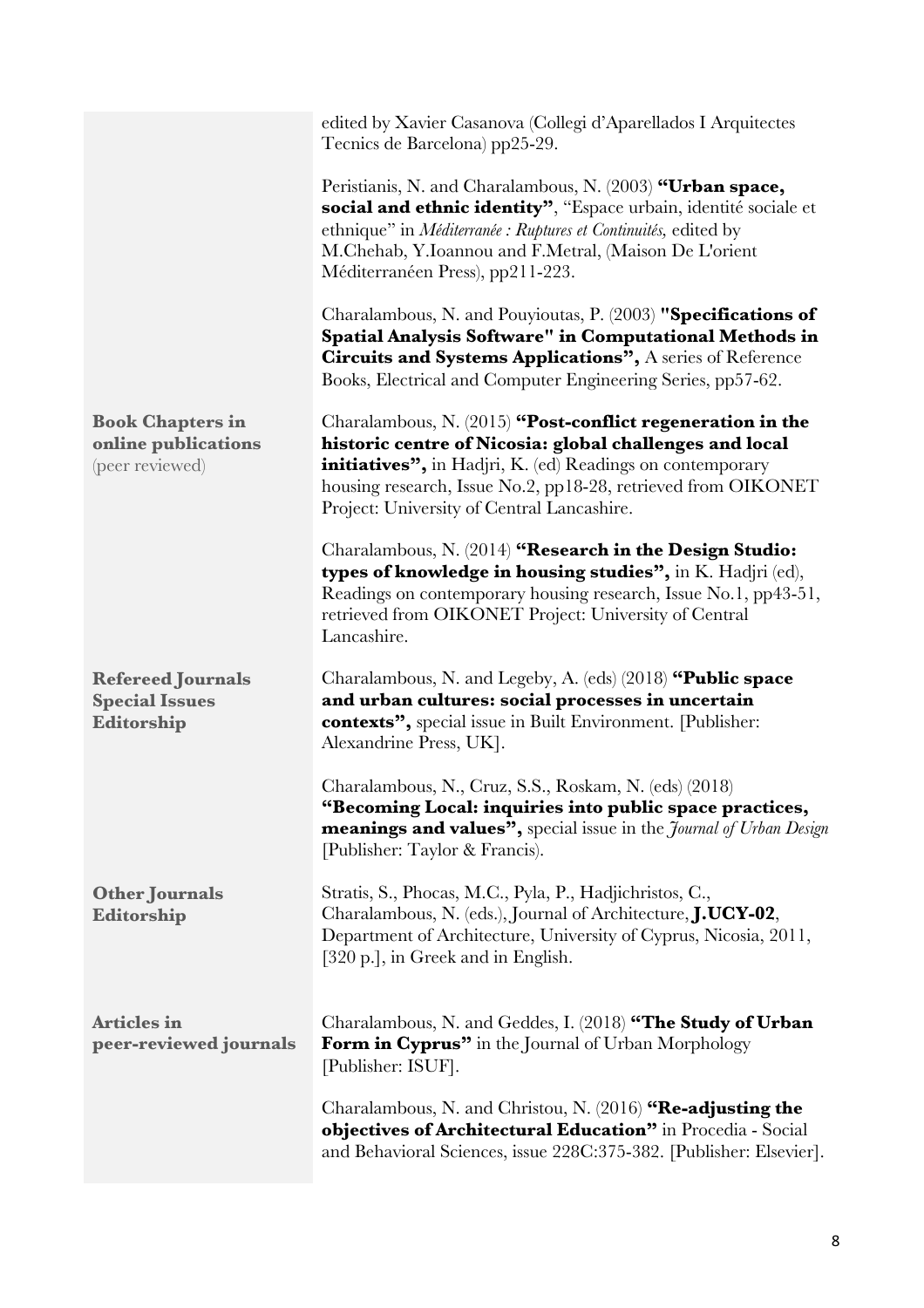|                                                         | Charalambous, N. and Geddes, I., (2015) "Making spatial<br>sense of historical social data" in the Journal of Space Syntax<br>(JOSS): Open syntaxes: Towards new engagements with social<br>sciences and humanities, Vol. 6, No 1: 81-101. [Publisher:<br>University College London].  |
|---------------------------------------------------------|----------------------------------------------------------------------------------------------------------------------------------------------------------------------------------------------------------------------------------------------------------------------------------------|
|                                                         | Charalambous, N. and Phocas, M.C. (2011) "Research based<br>design: Competition Proposal for the Cyprus News<br>Agency", The Architecture & Education Journal (Revista<br>Lusofona de Arquitectura e Education), No.5: 120-134. [Publisher:<br>LABART, Lusófona University, Portugal]. |
|                                                         | Charalambous, N. (2011) "Understanding urban<br>segregation: issues of ethnicity, age and gender in<br>Nicosia's public space", Design Principles and Practices: An<br>International Journal, Vol. 5, No 6:527-542. [Publisher: Common]<br>Ground Press].                              |
|                                                         | Charalambous, N. and Hadjichristos, C. (2011) "Overcoming<br>Divisions in Nicosia's Public Space", in Perspectives on<br>Urban Segregation, Built Environment, Vol.37, No.2: 170-183.<br>[Publisher: Alexandrine Press, UK].                                                           |
|                                                         | Charalambous, N. (2004) "Spatial patterns of ethnic identity<br>in a post global world", Traditional Dwellings and Settlements<br>Working Paper Series, Vol.163:1-19. [Publisher: IASTE, Berkeley,<br>University of California].                                                       |
|                                                         | Charalambous, N. and Peristianis, N. (2002) "Cypriot<br><b>Boundaries", Traditional Dwellings and Settlements Working</b><br>Paper Series, Vol.159:59-85. [Publisher: IASTE, Berkeley,<br>University of California].                                                                   |
|                                                         | Charalambous, N. (1998) "Ethnicity and Space", The Cyprus<br>Review, Vol.10: 79-112. [Publisher: UNic publications].                                                                                                                                                                   |
| <b>Articles in</b><br>national journals                 | Charalambous, N. (2007) "Spatial forms of Ethnicity", invited<br>paper in ARCHIO, No.1:42-46. [Publisher: Cyprus Architects<br>Association].                                                                                                                                           |
| <b>Conference</b><br>proceedings                        |                                                                                                                                                                                                                                                                                        |
| <b>Editorship of refereed</b><br>conference proceedings | Charalambous, N., Niksic, M. and Mady, C. (eds) (2017)<br>"Defragmenting and Activating Public Spaces in Unstable<br>Urban Settings", 153 pages.                                                                                                                                       |
| <b>Articles in refereed</b><br>conference proceedings   | Geddes, I. and Charalambous, N. (2017) "Building a timeline,<br>developing a narrative: visualizing fringe belt formation<br>alongside street network development" proceedings of the                                                                                                  |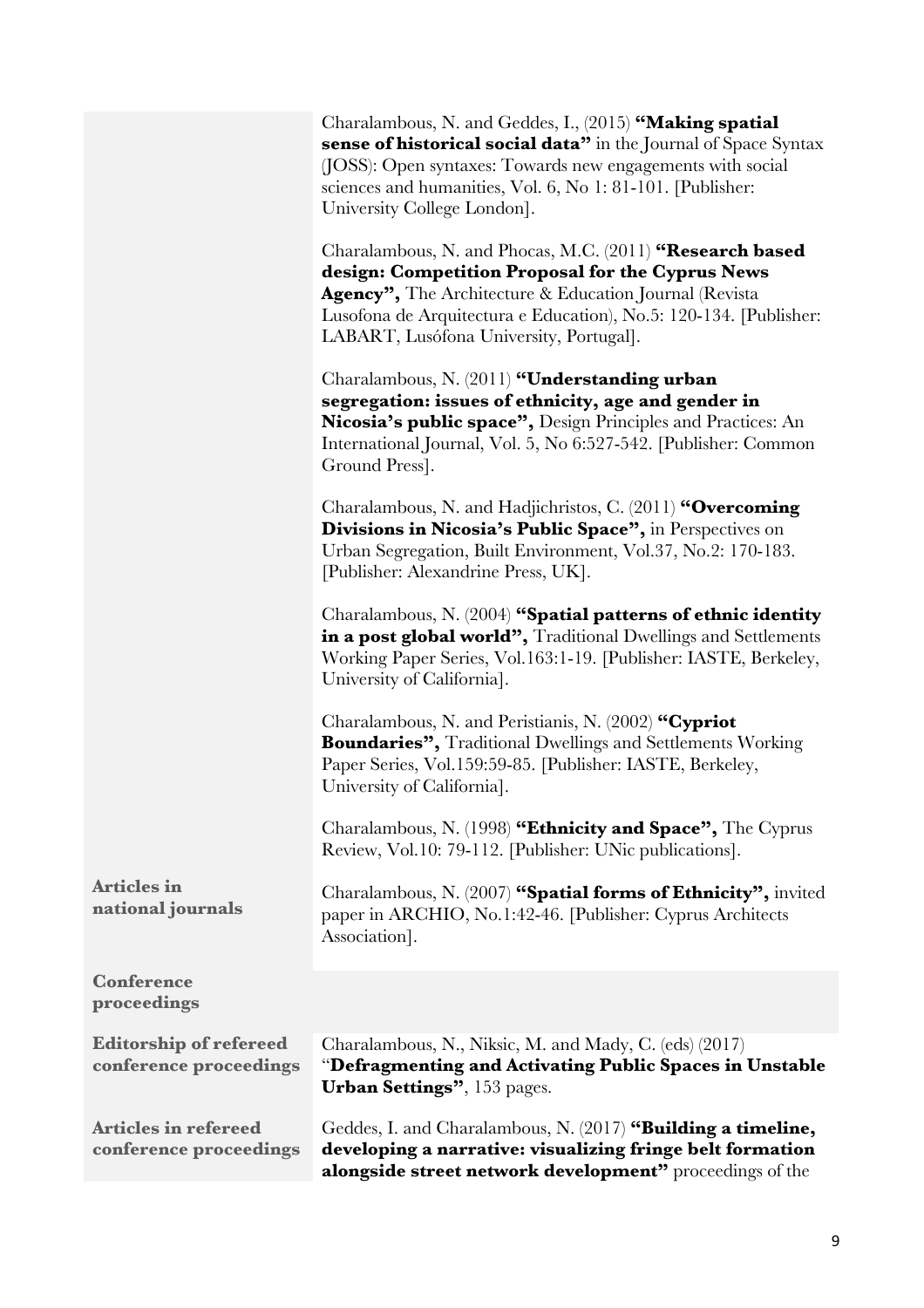ISUF (International Seminar on Urban Form) XXIV international Conference: City and territory in the globalization age**,** Lisbon, Portugal.

Psathites, C. and Charalambous, N. (2017) **"Α Theoretical Framework for the Investigation of Effective Learning Environments**" proceedings of the international conference "Spaces for the child or the child's spaces?", Thessaloniki, Greece.

Charalambous, N. (2017) **"Persistence and change in the city of Limassol: housing patterns, social change and transformations"** proceedings of the ENHR (European Network for Housing Research) conference "Affordable Housing for All", Tirana, Albania.

Charalambous, N (2017) **"Architectural education in the SE Mediterranean – University of Cyprus"** poster in the EAAE (European Association for Architectural Education) conference "Learning with the World", Bordeaux, France.

Charalambous, N. (2017) **"Making Do": Strategies in Space versus Tactics in Time"** proceedings of the 3rd International Conference on "Changing Cities III: spatial, design, landscape & socio-economic dimensions", Syros, Greece.

Anaxagorou, G. and Charalambous, N. (2016) **"Limassol's changing public space: mechanisms of urban segregation through space and time",** proceedings of the AESOP (Association of European Schools of Planning), TG Public Spaces and Urban Cultures Conference, Defragmenting and Activating Public Spaces in Unstable Urban Settings, City Street2 international conference, Beirut, Lebanon.

Madrazo, L, Sentieri, C. and Charalambous, N. (2016). **Applying a Blended Learning Methodology to the Study of Housing**. In Rodrigues Couceiro da Costa, M. (Ed.), Roseta, F. (Ed.), Pestana Lages, J. (Ed.), Couceiro da Costa, S. (Ed.) (Ed.), *Architectural Research Addressing Societal Challenges Volume 2* (pp. 1051-1059). London: Taylor&Francis CRC Press.

Charalambous, N. and Christou, N. (2016) **"The challenge of change: addressing global forces vs local realities in architectural education",** in "Local + Global: Innovative Symbioses in Architectural education" international colloquium in the framework of ARCH-MED-ES Erasmus+: Shaping the Architect's profile(s) for the Mediterranean and European South, Barcelona, Spain.

Charalambous, N. and Kalli, A. (2015) **"Limassol's Changing Public Space: urban segregation and the role of urban**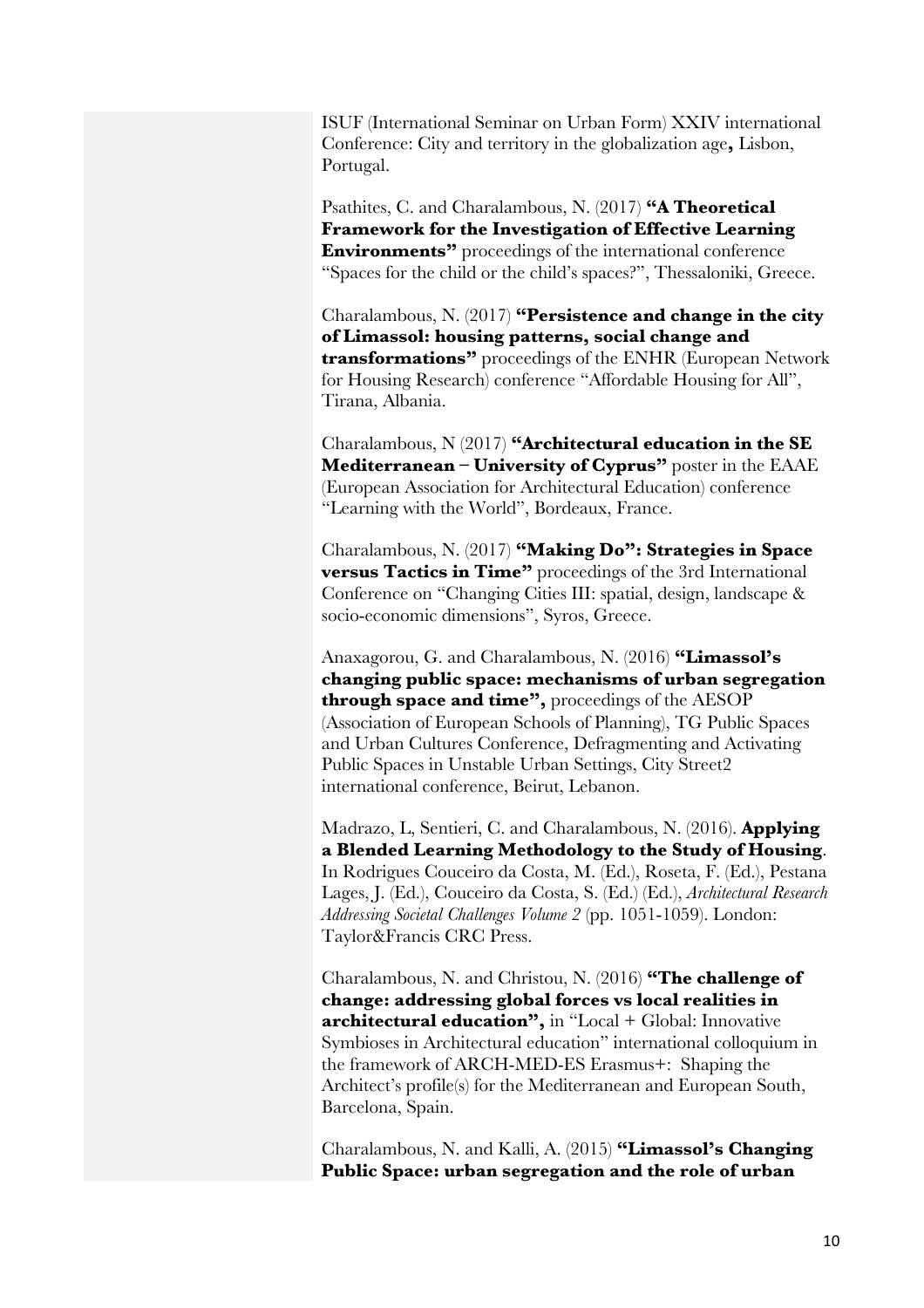**design",** in Definite Space-Fuzzy Responsibility, AESOP (Association of European Schools of Planning) conference, Prague, Czech Republic.

Charalambous, N. and Geddes, I. (2015) **"Does History Matter? Morphological transformations of historic centers",** in "City as organism: new visions for urban life", ISUF (International Seminar on Urban Form) conference, Rome, Italy.

Sentieri, C., Charalambous, N. and Madrazo, L. (2015) **"Designing and Implementing a Collaborative Learning Space to Introduce Students To Housing",** pp 5175-5184, EDULEARN15 Conference, Barcelona, Spain, https://library.iated.org/view/SENTIERI2015DES

Geddes, I., Charalambous, N. and Hadjichristos, C. (2015) **"Exploring the convergence of fringe belt theory and space syntax laws",** in "City as organism: new visions for urban life", ISUF (International Seminar on Urban Form) conference, Rome, Italy.

Charalambous, N. and Sentieri, C. (2015) **"Collaborative webbased learning spaces: Introduction to Housing"** in the 1st International Conference on Higher Education Advances, HEAd'15, Universitat Politècnica de València, València, Spain.

Charalambous, N. and Anaxagorou, G. (2015). **Local Identities and Shared Worlds in Nicosia's Public Space**. In Santos Cruz, S., Brandão Alves, F. and Pinho, P. (Ed.), *Generative Places Smart Approaches Happy People* (pp. 427-439). Porto Portugal: Faculdade de Engenharia da Universidade do Porto.

Demetriou, C., Charalambous, N. and Savvides, A. (2015). **Spatial paradigms for inclusionary housing: the ethic construction of the city**. In Santos Cruz, S., Brandão Alves, F. and Pinho, P. (Ed.), *PLANNING AND AGEING Think, Act and Share Age-Friendly Cities* (pp. 97-109). Porto Portugal: Faculdade de Engenharia da Universidade do Porto.

Charalambous, N., Sentieri, C., & Demedacovic, M. (2014). **"Introduction to Housing: A collaborative learning space on the fundamentals of housing design and representation".** International Conference Global Dwelling, (pp. 93-106), University La Salle. Barcelona, Spain.

Charalambous N. and Geddes I., (2014) **"Pre-war and post-war high street: spatial memory and shifting centrality in Limassol"** in the conference The Past, Present and Futures of the High Street: Urban form and spatial network transformations, University College London, UK.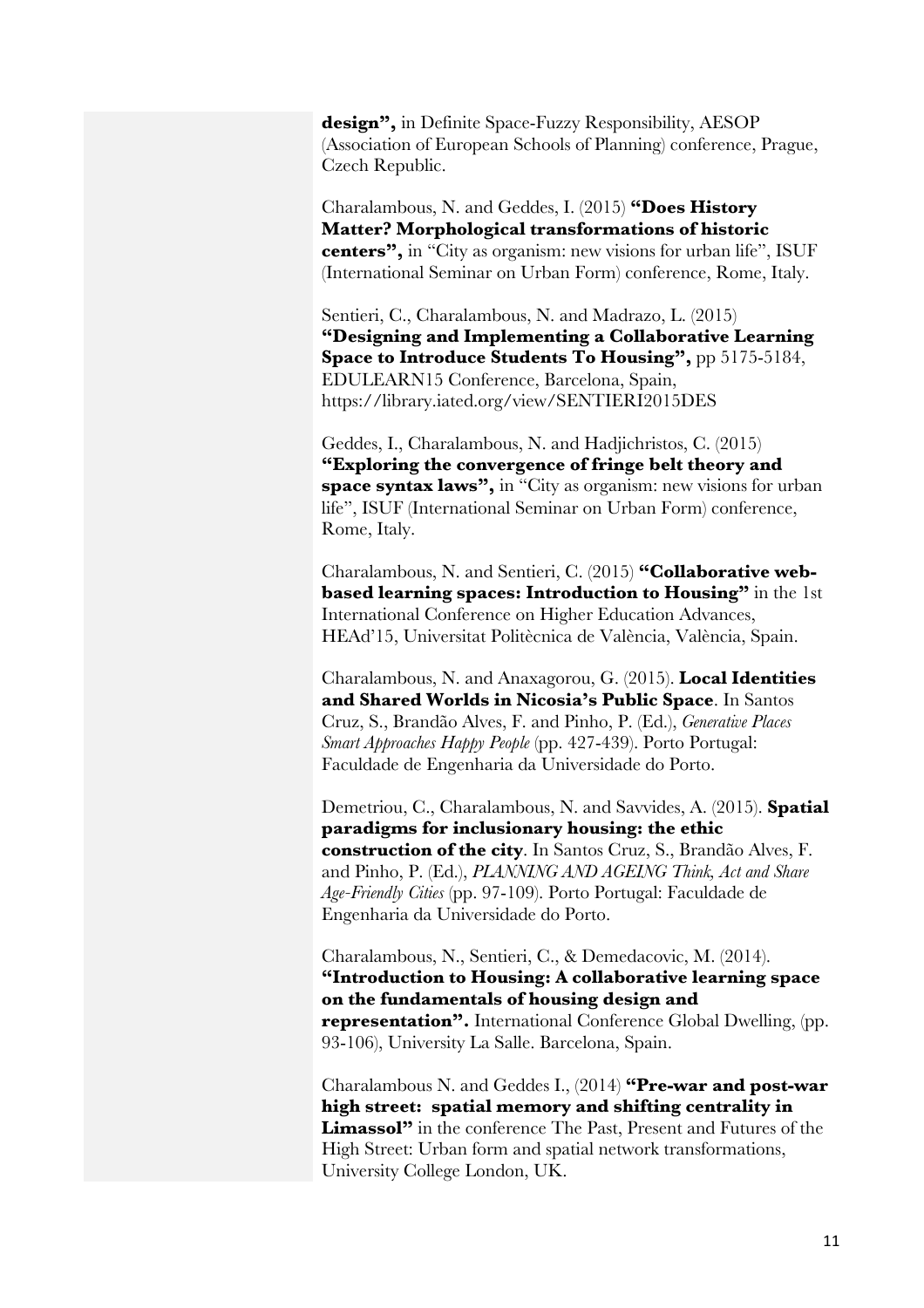Charalambous, N. (2013) **"Residential Segregation: the socio-spatial dimension of housing policies in Cyprus",** international colloquium: The Housing Markets of Southern Europe in face of the crisis, Gorlitz, Germany.

Charalambous, N., & Phocas, M. C. (2013). **"Design driven ways of thinking and knowledge production"** (edited by Johan Verbeke and Burak Pak). Knowing (by) Designing, proceedings of the conference Knowing (by) Designing at LUCA, (470-479), Saint-Lucas School of Architecture, Brussels.

Charalambous, N. (2013) **"Ethnically diverse urban forms: mutual dependencies of economic exchange and social**  interchange in public space", proceedings of the 25<sup>th</sup> ENHR (European Network for Housing Research) conference: Overcoming the Crisis, Tarragona, Spain.

Charalambous, N. (2013) **"Domestic space transformations in ethnically diverse urban forms repurposing existing buildings"**, proceedings of the 25<sup>th</sup> ENHR (European Network for Housing Research) conference: Overcoming the Crisis, Tarragona, Spain.

Charalambous, N. and Phocas, M.C. (2012) **"Research in the Studio: Integrated, Research Based Design Process",** proceedings of the International Conference Theory by Design: Architectural Research Made Explicit in the Design Teaching Studio, Antwerp, Belgium.

Charalambous, N. (2012) **"The spatial distribution of immigrants' residential patterns in Nicosia: a study of the relationship between urban morphology and social deprivation",** proceedings of the 24th ENHR (European Network for Housing Research) conference: Housing: Local Welfare and Local Markets in a Globalised World, Lillehammer, Norway.

Charalambous, N. (2012) **"Assessing "quality" in residential environments"**, the proceedings of the 24<sup>th</sup> ENHR (European Network for Housing Research) conference: Housing: Local Welfare and Local Markets in a Globalised World, Lillehammer, Norway.

Charalambous, N. and Konatzi, P. (2012) **"Historical evolution of urban segregation: mechanisms of differentiation through space and time",** proceedings of the EAAE (European Association for Architectural Education)/ARCC (Architectural Research Centres Consortium) International conference on Architectural Research: Cities in Transformation, Research and Design, Politecnico di Milano, Italy.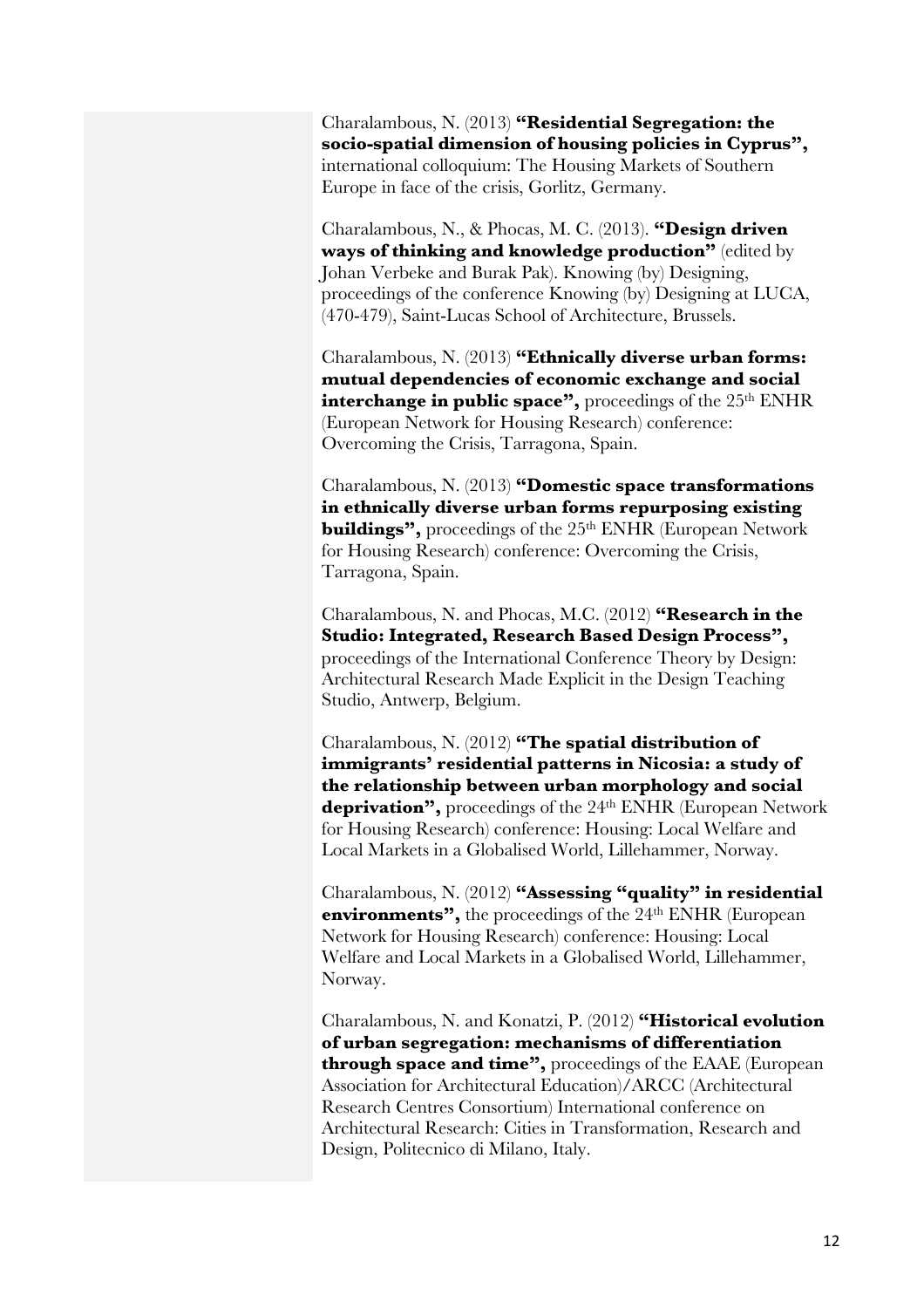Veltsista A. K. and Charalambous, N. (2011) **"Architectural design studio: reconsidering the digital through embedded technologies",** proceedings of the European Network of Heads of Schools of Architecture and the European Association for Architectural Education International conference: Rethinking the Human in Technology-Driven Architecture, 13pages, Crete.

Charalambous, N. (2011) **"Understanding segregation: the relationship between spatial form and social exclusion",** proceedings of the 23rd conference of ENHR (European Network for Housing Research) - "Mixité": an urban and housing issue? Mixing people, housing and activities as the urban challenge of the future, 13pages, Toulouze, France.

Charalambous, N. (2011) **"A spatio-temporal interpretation of domesticity",** proceedings of the 23rd conference of ENHR (European Network for Housing Research) - "Mixité": an urban and housing issue? Mixing people, housing and activities as the urban challenge of the future, 12pages, Toulouze, France. Charalambous, N. (2011) **"Rethinking Urban Segregation: relationships between the physical and the social",** proceedings of the EURA (European Urban Research Association) conference: The City without limits, 13pages, Copenhagen, Denmark.

Charalambous, N. and Phocas, M.C. (2011) **"Architectural Design Studio: competition proposal for the Cyprus News Agency",** proceedings of the First International Congress of Retevitruvio (Rete Interuniversitaria Italiana di Architettura) - Architectural Design: Teaching and Research, Vol.2:83-93, Poliba Press, Bari, Italy.

Fokaidis, P., Phocas M.C. and Charalambous, N. (2011) **"Aiming at Sustainability through Multi-layering for the Cyprus News agency Building Proposal"** in L. Bragança, H. Koukkari, R. Blok, H. Gervásio, M. Veljkovic, R.P. Borg, R. Landolfo, V. Ungureanu, C. Schaur (Eds.), Sustainability of Constructions: Towards a better built environment - Proceedings of the Final Conference of COST Action C25, University of Malta, ISBN: 978-99957-816-0-6, 8pages, Austria.

Charalambous, N. (2010) **"Urban dynamics and social exclusion: Understanding aspects of ethnic segregation in public space"** proceedings of the EURA (European Urban Research Association) conference: Understanding City Dynamics, Darmstadt, Germany.

Charalambous, N. (2010) **"Neighbourhood Dynamics and Social Exclusion"**, proceedings of the 22<sup>nd</sup> conference of ENHR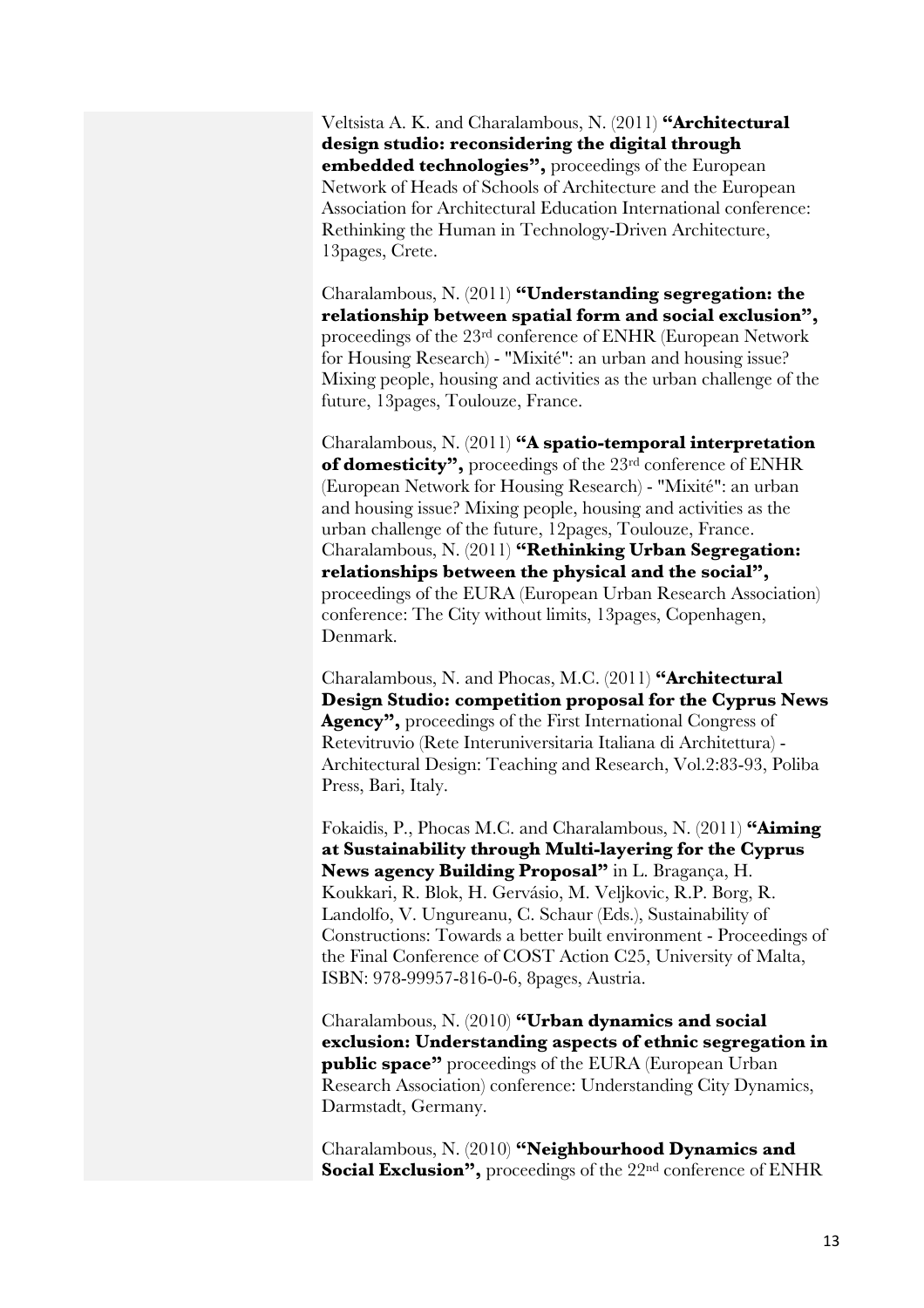(European Network for Housing Research): Urban Dynamics and Housing Change: Crossing into the 2nd decade of the 3rd Millenium, Istanbul, Turkey.

Charalambous, N. and Hadjichristos, C. (2009) **"A Square or a Bridge? The Eleftheria Square Case",** proceedings of the 7th International Space Syntax Symposium, pp.013:1-013:10, Stockholm, Sweden.

Charalambous, N. and Hadjichristos, C. (2009) **"The Urban Square: from Space to Place",** proceedings of the ARCC 2009 conference (Architectural Research Centers Consortium): Leadership in Architectural Research, between academia and the profession, pp387-395, Austin, Texas.

Charalambous, N. (2007) **"Social and Spatial Patterns of Cultural Heritage",** proceedings of the international CIPA (International Committee for Architectural Photogrammetry)/ICOMOS (International Council of Monuments and Sites) conference: Anticipating the Future of the Cultural Past, 6pages, Athens Greece.

Charalambous, N. (2007) **"Urban forms of multifunctionalism: a social manifestation of culture?"** proceedings of the International Federation of Housing and Planning/Milunet conference: Multifunctional and Intensive Land Use: principles, practices, projects and policies, 15pages, Lisbon, Portugal.

Charalambous, N. and Hadjisoteriou, M. (2007) **"Introductory Architectural Design Studio: (Re) Searching for a New Approach",** EAAE (European Association for Architectural Education) Transactions on Architectural Education: Teaching and Experimenting with Architectural Design: Advances in Technology and Changes in Pedagogy, No.35, pp. 285-293, Lisbon, Portugal.

Charalambous, N. (2005) **"Nicosia: a multiethnic city?"** proceedings of the 49th World Congress of the International Federation for Housing and Planning: Urban Future, Continuities and Discontinuities, 15pages, Rome, Italy.

Charalambous, N. and Pouyioutas, P. (2003) **"Specifications of Spatial Analysis Software**" proceedings of the 7th International Conference on Computers, 6pages, Corfu, Greece.

Charalambous, N. and Peristianis, N. (2011) **"Ethnic Groups,**  Space and Identity", proceedings of the Space Syntax III International Symposium, 11 pages, in Georgia, Atlanta.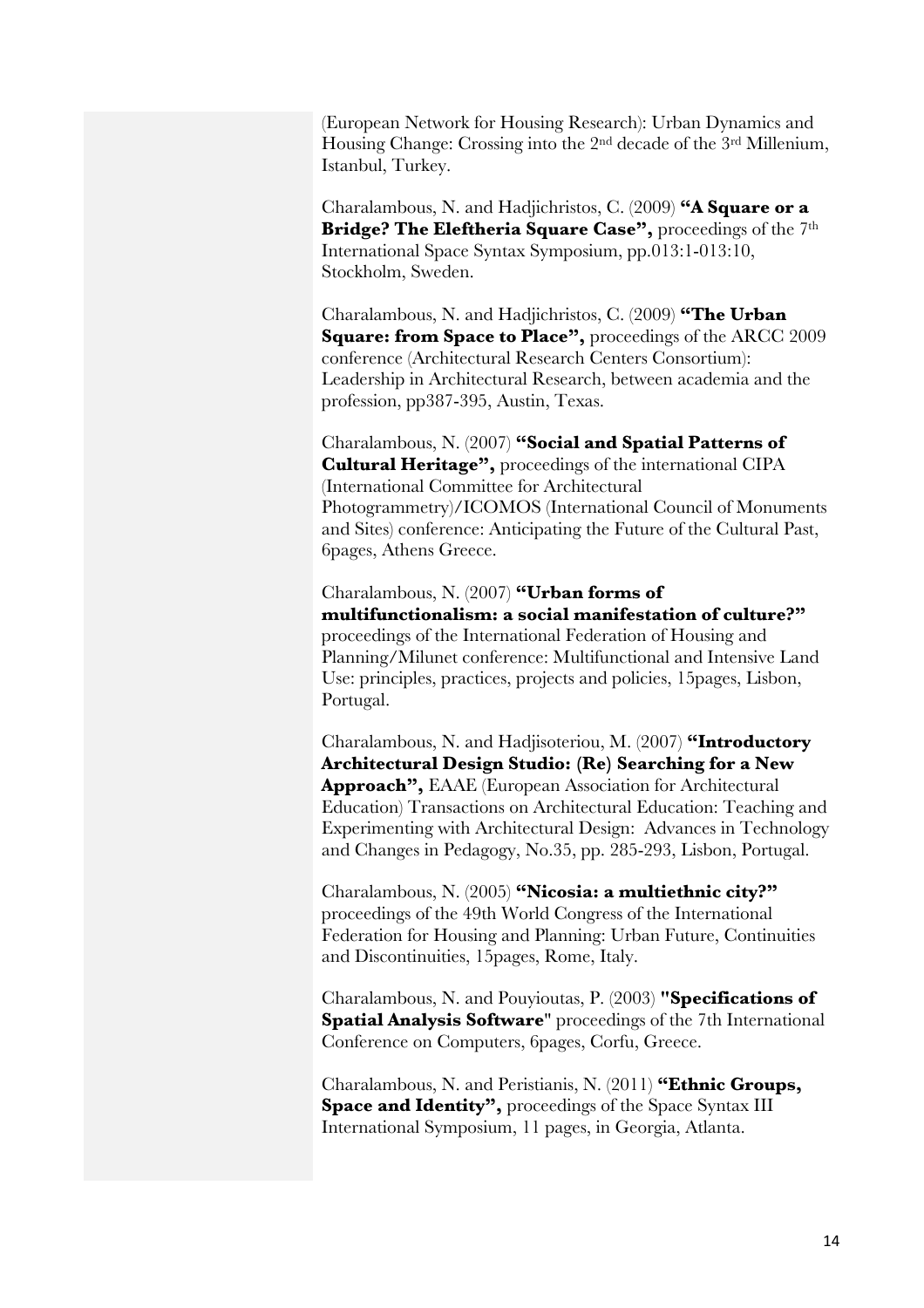| <b>Short Articles or</b><br>reports | Charalambous, N., Mady, C. and Niksic, M. (2016)<br>"Defragmenting and Activating Public Spaces in Unstable<br><b>Urban Settings"</b> , report on the $1st$ meeting of the AESOP<br>Thematic Group for Public Spaces and Urban Cultures Series<br>"Unstable Geographies – Dislocated Publics".<br>Charalambous, N. in "Changing Landscapes -<br>Mediterranean Sensitive Areas Design", Workshop results,<br>Erasmus Intensive Program (IP), co-ordinator: UNIRC -<br>Mediterranean University of Reggio Calabria. Participant with<br>UCY team.<br>Charalambous, N. (2011) "The Journey: Ephemeral dwelling<br>-4 <sup>th</sup> year design studio <sup>"</sup> (Article on student projects completed<br>in Spring 2009 at the University of Cyprus) J.UCY 02 [Journal of<br>the School of Architecture at the University of Cyprus]. |
|-------------------------------------|----------------------------------------------------------------------------------------------------------------------------------------------------------------------------------------------------------------------------------------------------------------------------------------------------------------------------------------------------------------------------------------------------------------------------------------------------------------------------------------------------------------------------------------------------------------------------------------------------------------------------------------------------------------------------------------------------------------------------------------------------------------------------------------------------------------------------------------|
|                                     | Charalambous, N. with Zenios, S. and Trimikliniotis, N. (2009)<br>report on the conference Inclusive & Sustainable Capital<br><b>Cities, UCEU</b> (Union of Capitals of the European Union) General<br>Assembly conference, 34 pages, Nicosia, Cyprus<br>(http://www.uceu.org/PDF/Nicosie/27-<br>Report%20analysis%20of%20Questionaire.pdf) and CD<br>publication.                                                                                                                                                                                                                                                                                                                                                                                                                                                                     |
| <b>Research by design in</b>        | Charalambous, N. and Hadjisoteriou, M. "GSO Athletic Park                                                                                                                                                                                                                                                                                                                                                                                                                                                                                                                                                                                                                                                                                                                                                                              |
| national journals                   | awards", presentation of the design proposal which received an<br>award for the redevelopment of GSO Athletic Park in Limassol<br>Cyprus, in the Cyprus Architects' Association journal, no.65,<br>Nicosia 2002.                                                                                                                                                                                                                                                                                                                                                                                                                                                                                                                                                                                                                       |
| <b>Theses</b>                       | Charalambous, N. (2007) "Spatial forms of diversity: the                                                                                                                                                                                                                                                                                                                                                                                                                                                                                                                                                                                                                                                                                                                                                                               |
|                                     | traditional cypriot dwelling", PhD Dissertation, Department<br>of Architecture, National Technical University Athens, Greece<br>2007.                                                                                                                                                                                                                                                                                                                                                                                                                                                                                                                                                                                                                                                                                                  |
|                                     | Charalambous, N. (1992) "From co-existence to<br>confrontation; spatial forms of ethnic co-existence in the<br>eastern Mediterranean: the case of Cyprus", M.Sc. thesis,<br>Bartlett School of Architecture, University College London,<br>University of London, London 1992.                                                                                                                                                                                                                                                                                                                                                                                                                                                                                                                                                          |
| <b>Lectures</b>                     |                                                                                                                                                                                                                                                                                                                                                                                                                                                                                                                                                                                                                                                                                                                                                                                                                                        |
|                                     |                                                                                                                                                                                                                                                                                                                                                                                                                                                                                                                                                                                                                                                                                                                                                                                                                                        |
| <b>Invited Lectures</b>             | "Urban form matters: the spatialisation of everyday life<br>in Nicosia", invited lecture at SHCAD lecture series (Sciences<br>and Humanities for Cooperation Across the Divides), May 2017.                                                                                                                                                                                                                                                                                                                                                                                                                                                                                                                                                                                                                                            |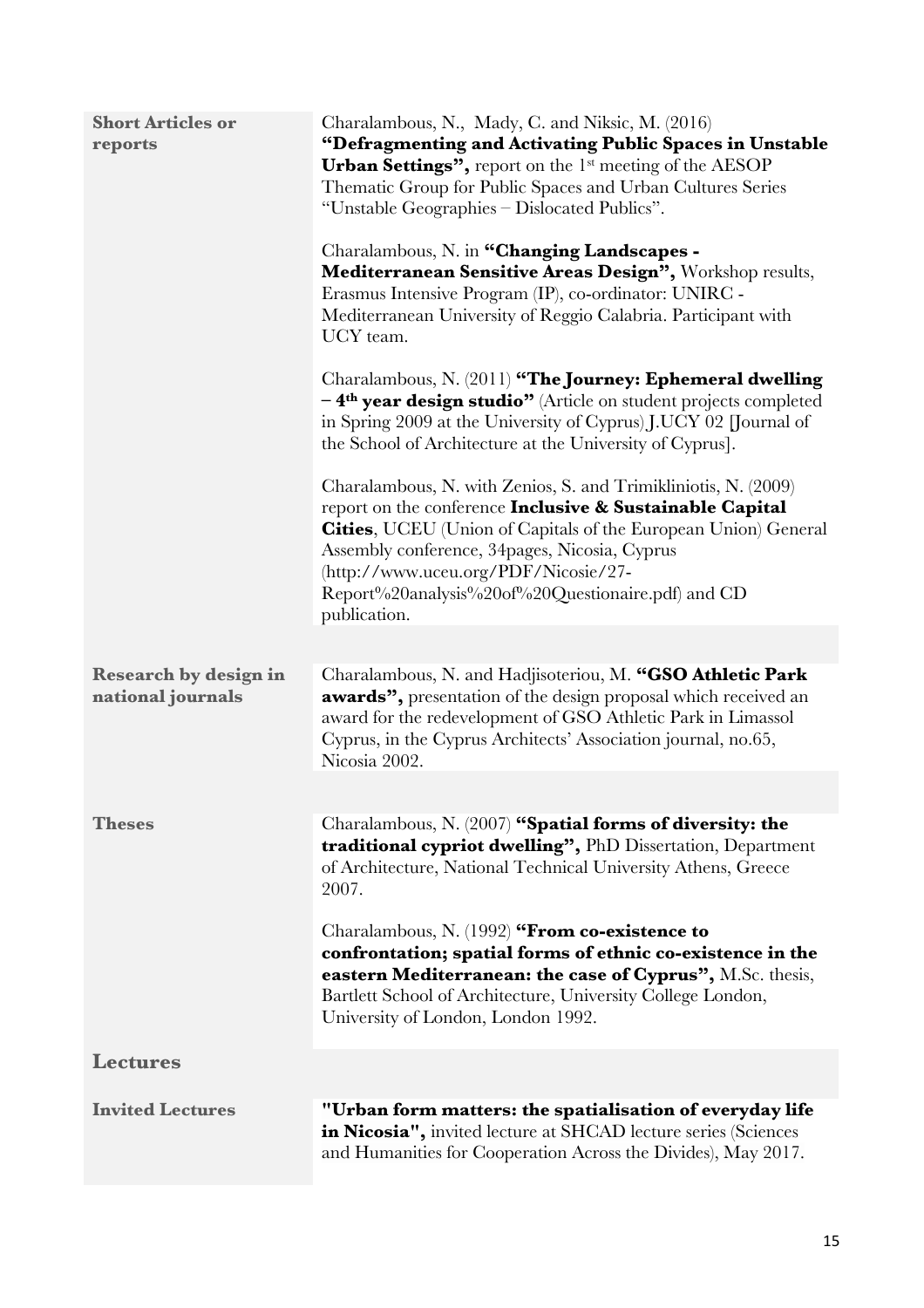**"Public space, urban inequalities, contested fronts",** invited lecture at the House of Cyprus, Athens, September 2016.

**"Public space: social inequalities and urban conflicts",** invited lecture at the National Technical University of Athens, January 2015.

**"Post conflict public spaces",** invited lecture at the Department of Architecture, Frederick University Nicosia, October 2015.

**"Urban Segregation and Public Space",** invited lecture at Harokopio University Athens, November 2014.

**"Does History matter: mechanisms of urban segregation through space and time",** invited lecture presented as part of the Martin Centre lecture series, Cambridge University, April 2014.

**"Resilient Urban Forms: cities and their adaptive capacities",** invited lecture presented at the Politecnico di Milano, Italy, February 2013.

**"Research methodologies: space syntax, urban form and buildings configuration",** invited lecture at the Architecture program, University of Nicosia, February 2012.

**"Cyprus: Claiming Public Space in a multicultural context",** invited lecture at the Architettura e Societa School, Politecnico di Milano, Italy, January 2012.

**"Urban form and social phenomena: research based design",** invited lecture at the postgraduate Master program at the University of Thessaly, Greece, November 2010.

**"Domestic space: architectural design and social patterns",** invited lecture at a panel discussion on Contemporary Dwelling, Larnaca Salina, January 2010.

**"Spatial Forms of Ethnic co-existence: Perceptions of Greek and Turkish Cypriot Domesticity"** invited lecture at the Annual PRIO conference: Learning from Comparing Conflicts and Reconciliation Processes: A Holistic Approach, Nicosia Cyprus, June 2009.

**"Architectural theory and research"** two lectures at the postgraduate Master program of Department III: Architectural language, communication and design at the National Technical University of Athens, as part of the lecture series: Architecture as a field of research (Η Αρχιτεκτονική ως Αντικείμενο Έρευνας ΙΙ: Περί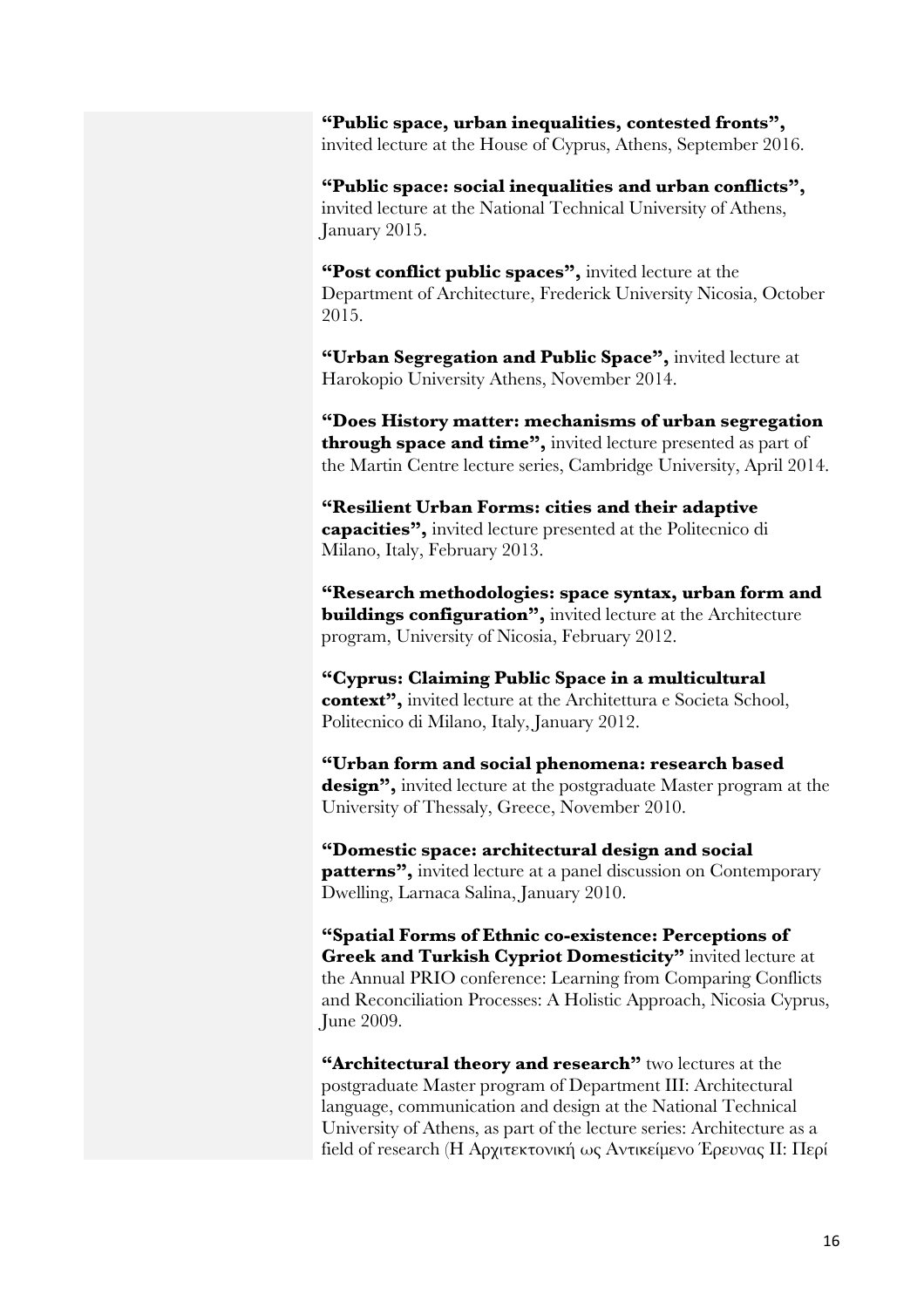|                                                                       | της κατασκευής των εννοιολογικών εργαλείων και του αντικειμένου<br>της έρευνας), May 2008.                                                                                                                                                                                                                                       |
|-----------------------------------------------------------------------|----------------------------------------------------------------------------------------------------------------------------------------------------------------------------------------------------------------------------------------------------------------------------------------------------------------------------------|
|                                                                       | "Crossing Borders/Porous Identities: A (Re) definition of<br>Cypriot Cultural Identity", invited lecture at the 1st<br>International Conference of the Cyprus Sociological Society and<br>The Professional Branch of Town Planning and Housing: Society<br>and the City: Accommodating Diversity, Nicosia Cyprus, March<br>2003. |
|                                                                       | "Urban Space and Ethnic Identity", invited lecture at a round<br>table discussion preceding the conference, Mediterranee: Ruptures<br>et Continuites organised by the University of Cyprus, the Maison<br>De L'Orient Mediterraneen and the Universite Lumiere Lyon 2,<br>2001.                                                  |
|                                                                       | "The Anatomy of Privacy in Domestic Space", invited<br>lecture at the round table discussion "Private Spaces: Public Lives"<br>organised by the Design Department Intercollege, November 2001.<br>"Public Art, Public Space", invited lecture, Pancyprian<br>Lyceum and Municipality, Larnaca, October 2014.                     |
| <b>Public Lectures</b>                                                | "Spatial forms of co-existence: The Cypriot home", Open<br>University for the Greek Cypriot community in London, March<br>2014.                                                                                                                                                                                                  |
|                                                                       | "Suburban developments: Spatial identity and Culture",<br>Troodos Open University, February 2014.                                                                                                                                                                                                                                |
|                                                                       | "The Art of Design", invited lecture during a design seminar,<br>Leptos Estates Paphos, September 1998.                                                                                                                                                                                                                          |
|                                                                       | "The Social Logic of Houses", invited lecture presented to<br>architects and interior designers organized by Salina, Larnaca<br>February 1996.                                                                                                                                                                                   |
| <b>Conferences</b><br>conference sessions,<br>seminars and symposiums |                                                                                                                                                                                                                                                                                                                                  |
| Organization<br>29th June-3rd July 2020                               | "Unsettled settlements: Housing in unstable<br><b>geographies", ENHR</b> (European Network on Housing Research)<br>conference.                                                                                                                                                                                                   |
| $2nd$ -6 <sup>th</sup> July 2019                                      | "Cities as Assemblages", The Twenty-Sixth International<br>Seminar on Urban form (ISUF), Nicosia, Cyprus.                                                                                                                                                                                                                        |
| $19th - 20th$ May 2018                                                | "The urbanization of (in)justice -negotiations of<br>difference in uncertain geographies", AESOP's (Association                                                                                                                                                                                                                  |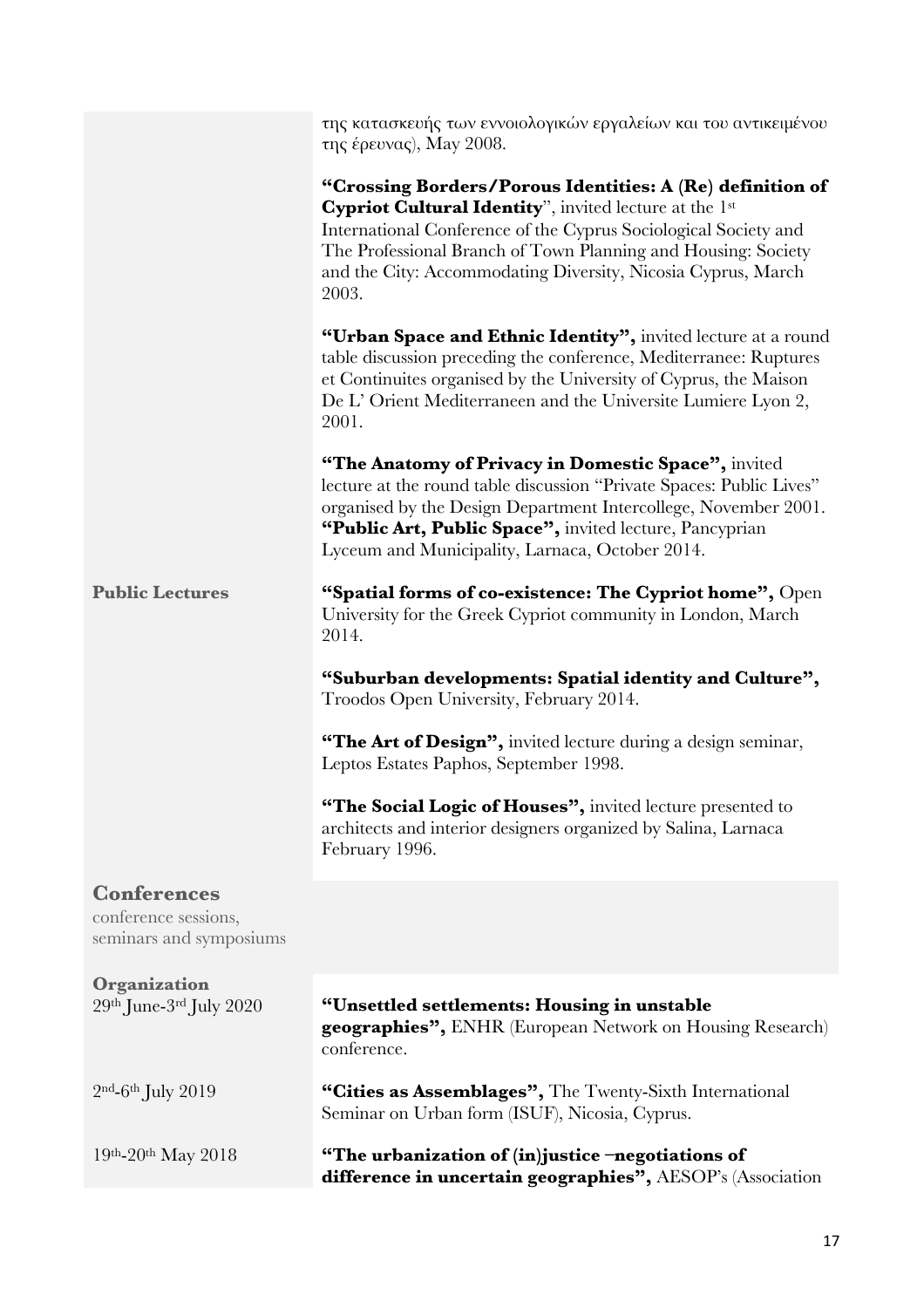|                        | of European Schools of Planning) thematic group Public Spaces and<br>Urban Cultures conference and research workshop, Nicosia,<br>Cyprus.                                                                                                                                |
|------------------------|--------------------------------------------------------------------------------------------------------------------------------------------------------------------------------------------------------------------------------------------------------------------------|
| $17th - 18th$ May 2018 | "Urban form in South-Eastern Mediterranean Cities",<br>CyNUM (Cyprus Network of Urban Morphology) Regional<br>conference supported by ISUF's (International seminar on Urban<br>Form), Nicosia, Cyprus.<br>Organizers: N. Charalambous with CyNUM council                |
| May 2017               | "CyNUM Seminar Series II", Cyprus Network of Urban<br>Morphology seminar, Nicosia, Cyprus.<br>Speakers: Dr. Laura Vaughan, Professor of Urban Form, University<br>College London, Dr. Vitor Oliveira, University of Porto, Dr. Fatih<br>Rifki, Montana State University. |
| December 2016          | "Urban Segregation in Mediterranean Cities" conference,<br>Nicosia, Cyprus.                                                                                                                                                                                              |
| December 2016          | "CyNUM Seminar Series I", Cyprus Network of Urban<br>Morphology seminar, Nicosia, Cyprus.<br>Speakers: I. Geddes, Researcher, University of Cyprus, Dr. Vitor<br>Oliveira, University of Porto                                                                           |
| November 2016          | "Defragmenting and Activating Public Spaces in Unstable<br>Urban Settings", conference and workshop of the AESOP's<br>(Association of European Schools of Planning) Thematic Group<br>Public Spaces and Urban Cultures, Beirut, Lebanon.                                 |
| September 2016         | Session 6.5. "Conflicts and Contested Areas" in "City as<br>Organism: New Visions for Urban Life", ISUF (International<br>Seminar on Urban Form) 22 <sup>nd</sup> international conference, Rome<br>Italy.                                                               |
| June $2016$            | "Continuum2016", international conference at UCY in<br>collaboration with Center Iannis Xenakis (CIX), the Universite de<br>Rouen and the European University Cyprus, Nicosia, Cyprus.                                                                                   |
| April 2015             | «Contemporary Cities: Sustainable Design and<br><b>Development»</b> , colloquium under the auspices of the Minister of<br>Works, Transport and Communication, Nicosia, Cyprus.                                                                                           |
| September 2014         | "Public Art/Act", Seminar in collaboration with the Ministry of<br>Education and Culture, Larnaca, Cyprus.                                                                                                                                                               |
| October 2009           | "Urban Sustainability and the Built Environment", session<br>organized by N. Charalambous at the 49th UCEU (Union of<br>Capitals of the European Union) General Assembly Conference:<br>Inclusive & Sustainable Capital Cities, Nicosia Cyprus.                          |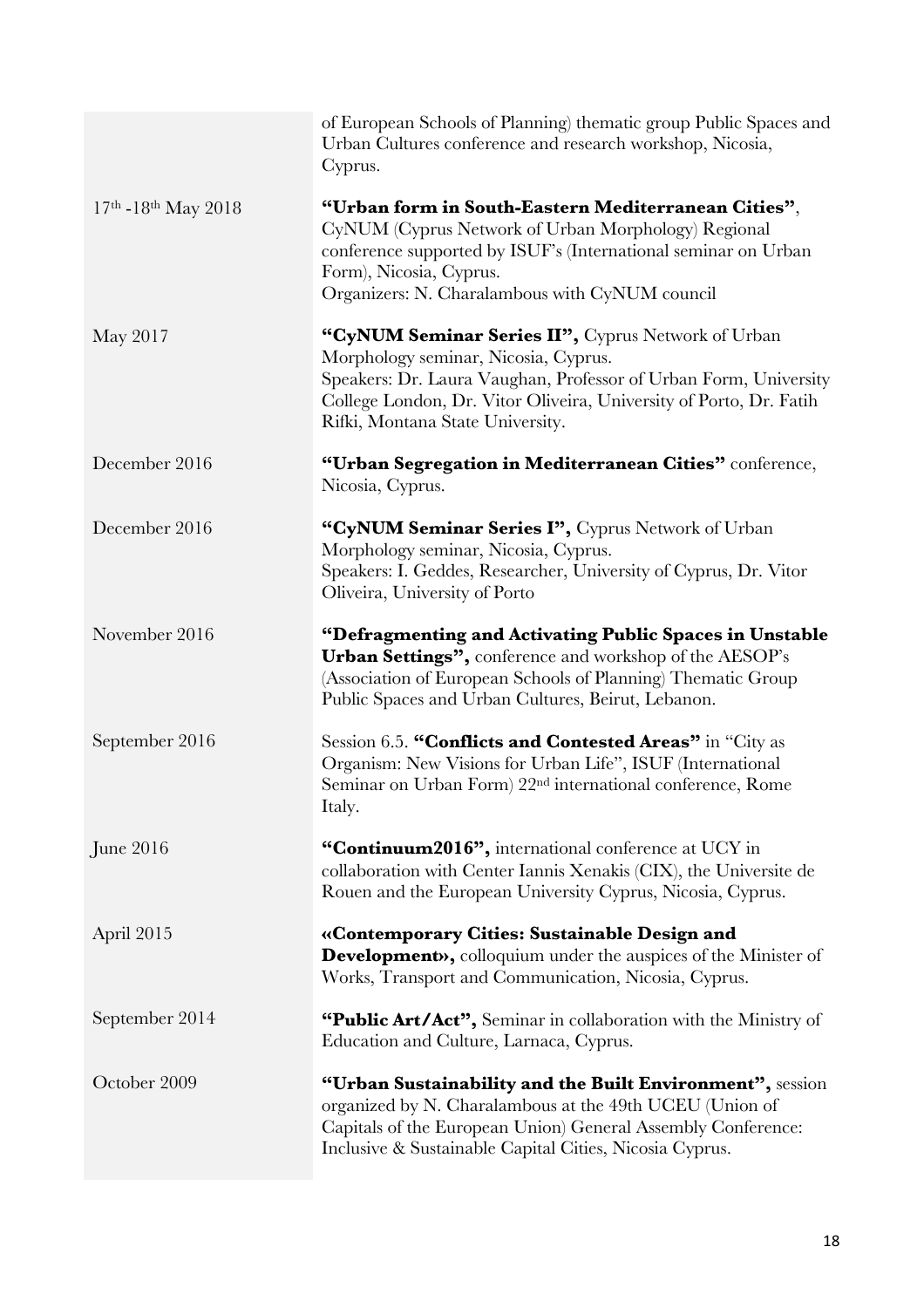| December 2008                  | "Modern: The Challenge of Change x2", 1st Symposium of<br>Docomomo Cyprus (Documentation and conservation of buildings,<br>sites and neighborhoods of the modern movement).                                                         |
|--------------------------------|-------------------------------------------------------------------------------------------------------------------------------------------------------------------------------------------------------------------------------------|
| January 2007                   | "Trends and problems in the contemporary city", Seminar<br>organized by the University of Paris 10-Nanterre, the School of<br>Humanities, Social Sciences and Law, Intercollege and Cyprus<br>Scientific and Technical Chamber.     |
| November 2005                  | "Nicosia: Past, Present, Future", international conference<br>organized by the Cyprus Academic Forum (CAF) and Intercollege.                                                                                                        |
| March 2003                     | "Society and the City: Accommodating Diversity", 1st<br>International Conference of the Cyprus Sociological Society, The<br>Professional Branch of Town Planning and Housing and<br>Intercollege.                                   |
| April 2002                     | "Fluidity and Transformation: contemporary world in<br>the work of Theodoulos 1982-2002" conference organized by<br>Intercollege.                                                                                                   |
| November 2001                  | "Private Spaces: Public Lives", international conference<br>organized by Intercollege.                                                                                                                                              |
| Conference/colloquium<br>Chair |                                                                                                                                                                                                                                     |
| 2016                           | Chair: Session 3 in "Urban Segregation in Mediterranean<br>cities" international interdisciplinary colloquium December 2016,<br>Nicosia, Cyprus.                                                                                    |
| 2016                           | Chair: Session 4-1 in "Defragmenting and Activating Public<br>Spaces in Unstable Urban Settings", AESOP TG Public<br>Spaces and Urban Cultures (PSUC) international conference, 2016<br>Beirut, Lebanon.                            |
| 2016                           | Chair with Niksik, M. in AESOP TG Public Spaces and Urban<br><b>Cultures</b> (PSUC) international workshop, Beirut, Lebanon.                                                                                                        |
| 2016                           | Chair: "CyNUM Seminar Series I", Cyprus Network of Urban<br>Morphology seminar, December 2016, Nicosia, Cyprus.                                                                                                                     |
| 2015                           | Chair: Session 6.5. "Conflicts and Contested Areas" in "City<br>as Organism: New Visions for Urban Life", ISUF (International<br>Seminar on Urban Form) 22 <sup>nd</sup> international conference, Rome<br>Italy.                   |
| 2009                           | Chair: session 3 "Urban Sustainability and the Built<br><b>Environment"</b> , in the 49th UCEU (Union of Capitals of the<br>European Union) General Assembly Conference: Inclusive &<br>Sustainable Capital Cities, Nicosia Cyprus. |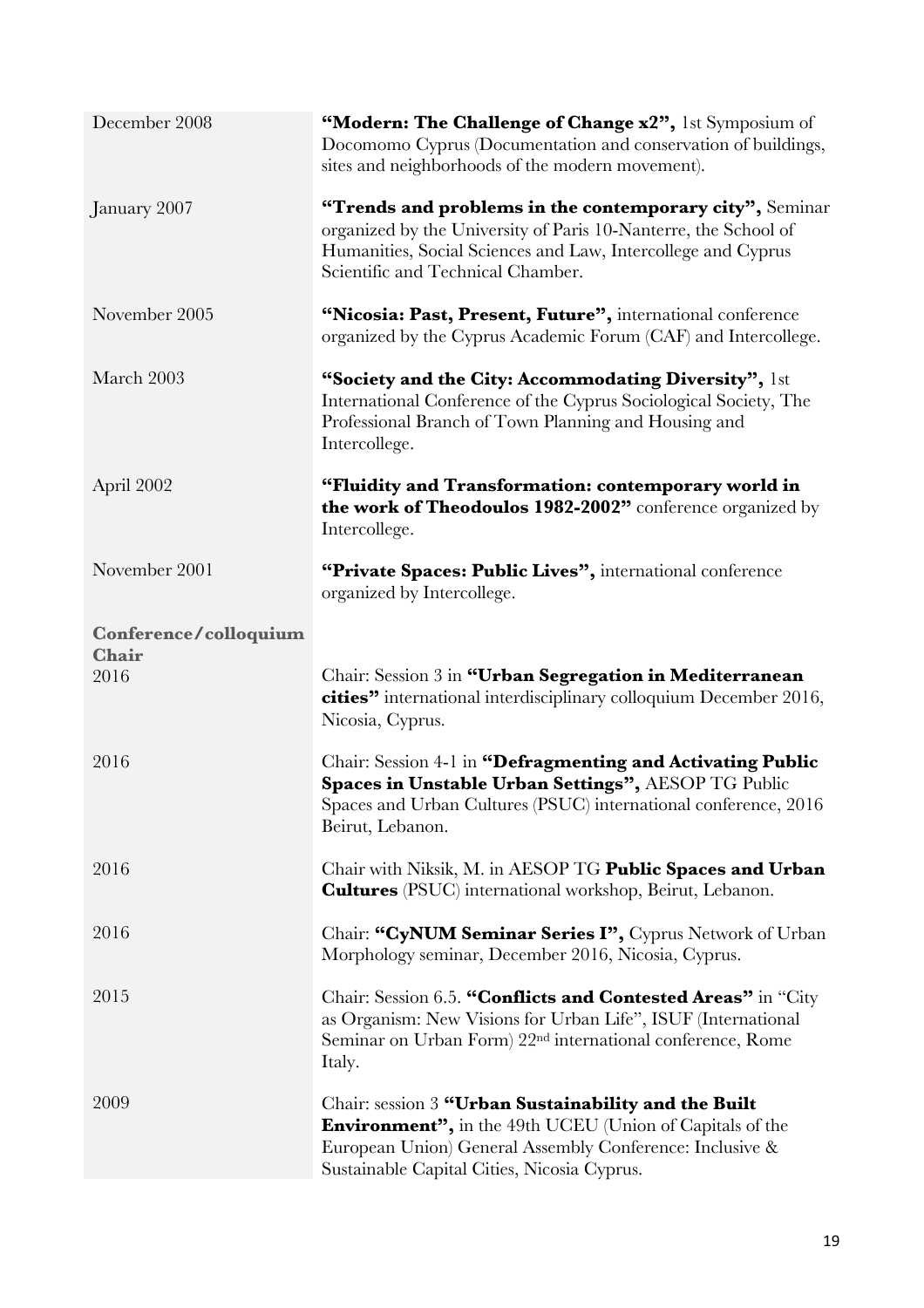| 2001                                      | Chair: "The Anatomy of Privacy in Domestic Space" at the<br>round table discussion "Private Spaces: Public Lives" organised by<br>the Design Department Intercollege, Nicosia, Cyprus.                                                                                                                                                                 |
|-------------------------------------------|--------------------------------------------------------------------------------------------------------------------------------------------------------------------------------------------------------------------------------------------------------------------------------------------------------------------------------------------------------|
|                                           |                                                                                                                                                                                                                                                                                                                                                        |
| <b>Conference</b><br><b>Presentations</b> | Geddes, I. and Charalambous, N. (2017) "Building a timeline,<br>developing a narrative: visualising fringe belt formation<br>alongside street network development" at ISUF                                                                                                                                                                             |
|                                           | (International Seminar on Urban Form) XXIV international<br>Conference: City and territory in the globalization age, Lisbon,<br>Portugal.                                                                                                                                                                                                              |
|                                           | Charalambous, N. (2017) "Making Do": Strategies in Space<br>versus Tactics in Time" at the 3rd International Conference on<br>"Changing Cities III: spatial, design, landscape & socio-economic<br>dimensions", Syros, Greece.                                                                                                                         |
|                                           | Charalambous, N., Papallas, A. and Geddes, I. (2016) "Making<br>spatial sense of social network data - exploring<br>segregation in walled Nicosia" at Urban Segregation in                                                                                                                                                                             |
|                                           | Mediterranean Cities interdisciplinary colloquium (US16), Nicosia,<br>Cyprus.                                                                                                                                                                                                                                                                          |
|                                           | Anaxagorou, G and Charalambous, N. (2016) "Limassol's<br>changing public space: mechanisms of urban segregation<br><b>through space and time"</b> , at AESOP, TG Public Spaces and<br>Urban Cultures conference "Defragmenting and Activating Public<br>Spaces in Unstable Urban Settings", City Street2 international<br>conference, Beirut, Lebanon. |
|                                           | Sentieri, C., Charalambous, N. and Alkinsen, B.Y. (2016)<br>"Introduction to Housing: three years of development"<br>poster presentation at the OIKONET third international<br>conference "Global Dwelling: Sustainability - Design –<br>Participation", Manchester, UK.                                                                               |
|                                           | Madrazo, L, Sentieri, C. and Charalambous, N. (2016) "Applying<br>a Blended Learning Methodology to the Study of<br>Housing", EAAE-ARCC conference "Architectural Research<br>addressing Societal Challenges", Lisbon, Portugal.                                                                                                                       |
|                                           | Charalambous, N. (2015) "Urban Conflicts Research<br>Through Space And Time: Challenges And Possibilities",<br>international Summer School in Peace and Conflict Studies State<br>Fragmentation, Regional Crises and War Endings, Nicosia, Cyprus.                                                                                                     |
|                                           | Charalambous, N. and Christou, N. (2016) "The challenge of<br>change: addressing global forces vs local realities in<br><b>architectural education"</b> , at "Local + Global: Innovative<br>Symbioses in Architectural education" international colloquium in                                                                                          |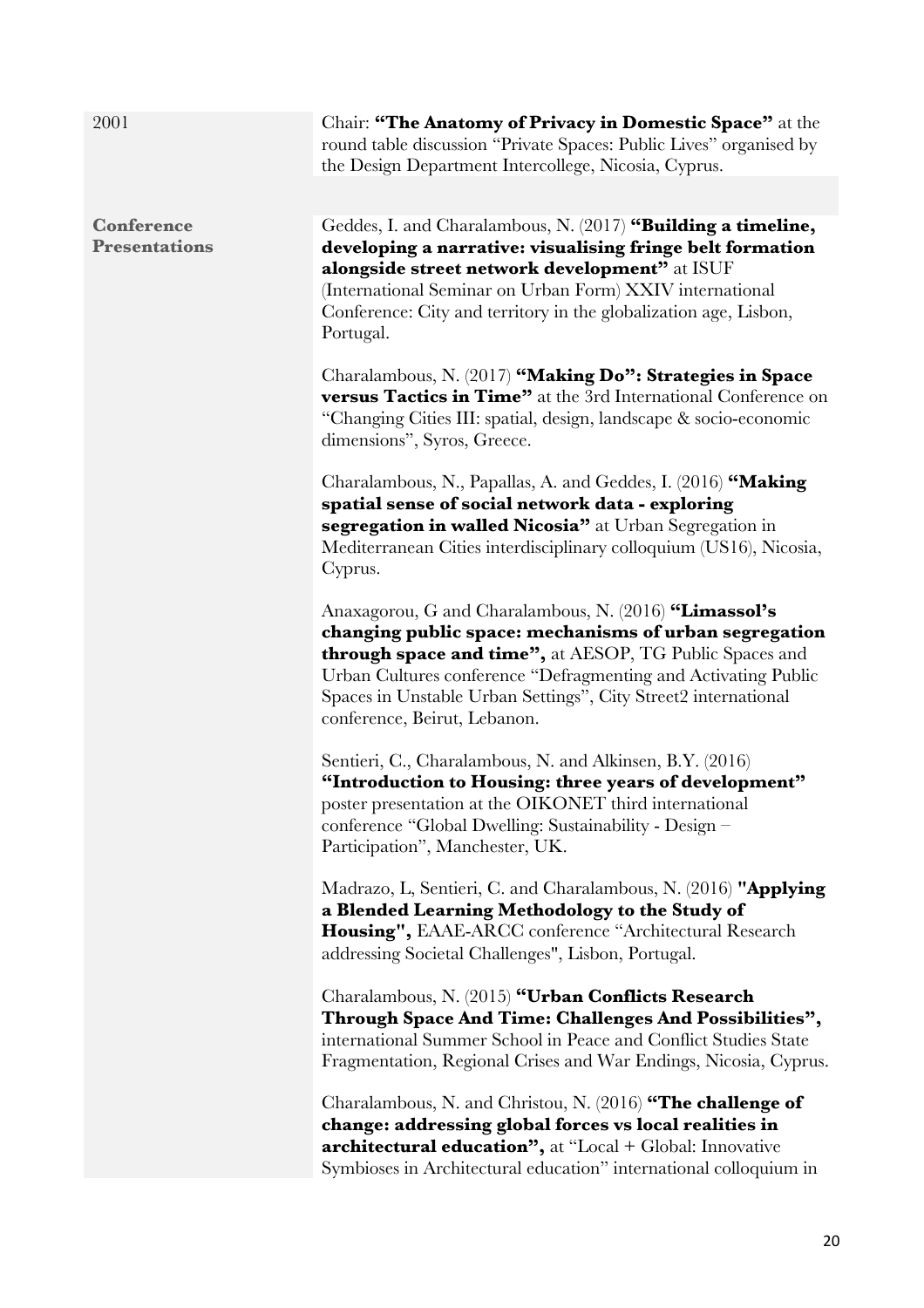the framework of ARCH-MED-ES Erasmus+: Shaping the Architect's profile(s) for the Mediterranean and European South, Barcelona, Spain.

Charalambous, N. and Kalli, A. (2015) **"Limassol's Changing Public Space: urban segregation and the role of urban design",** at Definite Space-Fuzzy Responsibility, AESOP (Association of European Schools of Planning) conference, Prague, Czech Republic.

Charalambous, N. and Geddes, I. (2015) **"Does History Matter? Morphological transformations of historic centers",** at "City as organism: new visions for urban life", ISUF (International Seminar on Urban Form) conference, Rome, Italy.

Sentieri, C., Charalambous, N. and Madrazo, L. (2015) **"Designing and Implementing a Collaborative Learning Space To Introduce Students To Housing",** pp 5175-5184, EDULEARN15 Conference, Barcelona, Spain, https://library.iated.org/view/SENTIERI2015DES

Geddes, I., Charalambous, N. and Hadjichristos, C. (2015) **"Exploring the convergence of fringe belt theory and space syntax laws",** at "City as organism: new visions for urban life", ISUF (International Seminar on Urban Form) conference, Rome, Italy.

Charalambous, N. and Sentieri, C. (2015) **"Collaborative webbased learning spaces: Introduction to Housing"** at the 1st International Conference on Higher Education Advances, HEAd'15, Universitat Politècnica de València, València, Spain.

Charalambous, N. and Anaxagorou, G. (2015) **"Local Identities and Shared Worlds in Nicosia's Public Space",** CITTA (Research Centre for Territory, Transport and Environment) 8th annual conference, (pp. 427-439), Oporto, Portugal.

Charalambous, N., Sentieri, C., & Demedacovic, M. (2014) **"Introduction to Housing: A collaborative learning space on the fundamentals of housing design and representation"** at the 1st OIKONET international conference "Global Dwelling", (pp. 93-106), Barcelona, Spain.

Charalambous N. and Geddes I. (2014) **"Pre-war and post-war high street: spatial memory and shifting centrality in Limassol"** at the conference "The Past, Present and Futures of the High Street: Urban form and spatial network transformations", University College London, UK.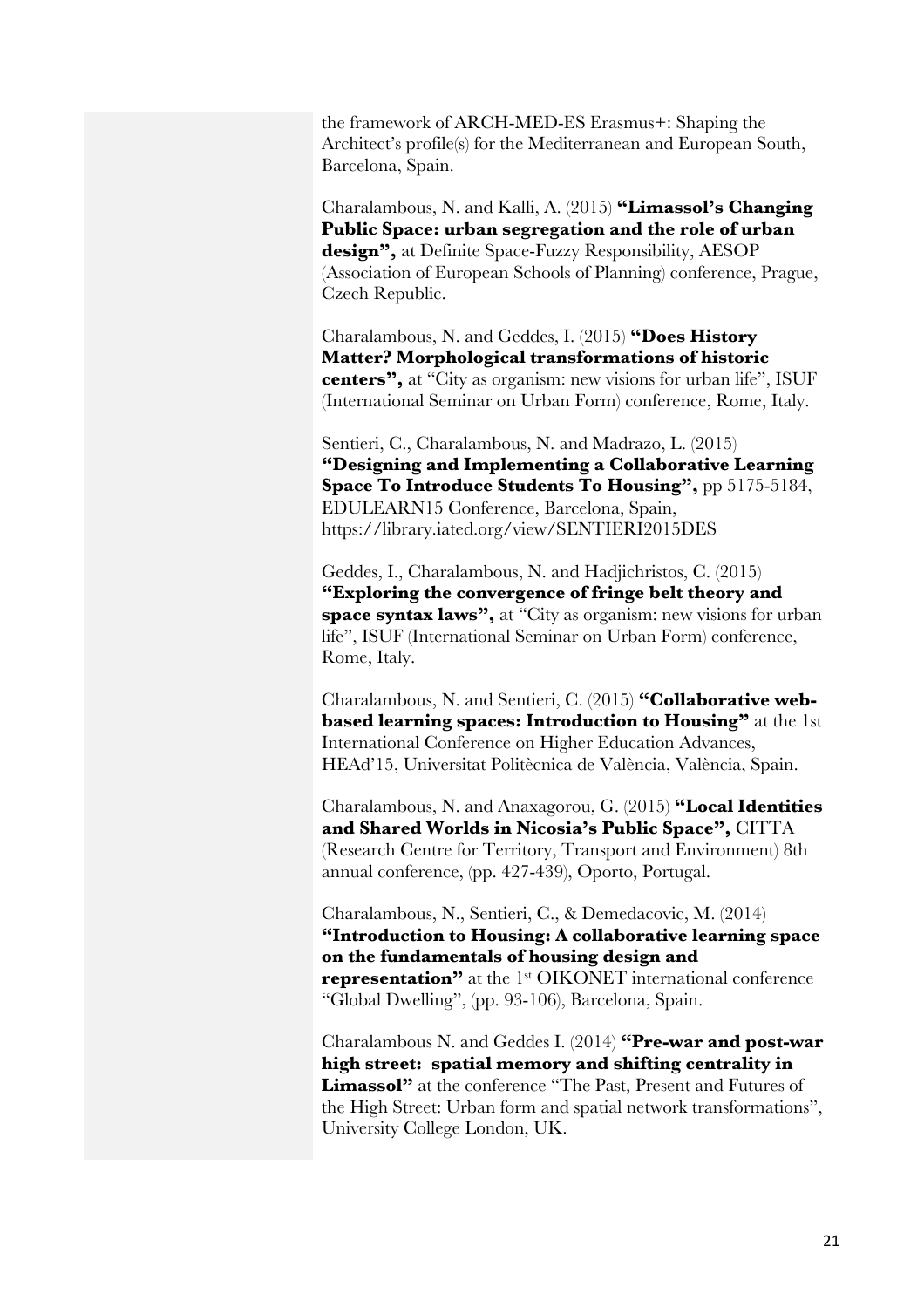Charalambous, N. (2013) **"Residential Segregation: the socio-spatial dimension of housing policies in Cyprus",** presented at the international colloquium "The Housing Markets of Southern Europe in face of the crisis", Gorlitz, Germany.

Charalambous, N., & Phocas, M. C. (2013). **Design driven ways of thinking and knowledge production** (edited by Johan Verbeke and Burak Pak). Knowing (by) Designing, proceedings of the conference "Knowing (by) Designing" at LUCA, (pp. 470-479), Saint-Lucas School of Architecture, Brussels, Belgium.

Charalambous, N. (2013) **"Ethnically diverse urban forms: mutual dependencies of economic exchange and social**  interchange in public space", presented at the 25<sup>th</sup> ENHR (European Network for Housing Research) conference: "Overcoming the Crisis", Tarragona, Spain.

Charalambous, N. (2013) **"Domestic space transformations in ethnically diverse urban forms repurposing existing buildings"**, presented at the 25<sup>th</sup> ENHR (European Network for Housing Research) conference: Overcoming the Crisis, Tarragona, Spain.

Charalambous, N. (2012) **"The spatial distribution of immigrants' residential patterns in Nicosia: a study of the relationship between urban morphology and social deprivation",** presentation at the 24th ENHR (European Network for Housing Research) conference: Housing: Local Welfare and Local Markets in a Globalised World, Lillehammer, Norway.

Charalambous, N. (2012) **"Assessing "quality" in residential environments"**, presentation at the 24<sup>th</sup> ENHR (European Network for Housing Research) conference: Housing: Local Welfare and Local Markets in a Globalised World, Lillehammer, Norway.

Charalambous, N. and Konatzi, P. (2012) **"Historical evolution of urban segregation: mechanisms of differentiation through space and time",** presented at the EAAE (European Association for Architectural Education)/ARCC (Architectural Research Centres Consortium) International conference on Architectural Research: Cities in Transformation, Research and Design, Politecnico di Milano, Italy.

Demetriou,C., Charalambous, N. and Savvides, A. (2012) **"Spatial Paradigms for Inclusionary Housing: Towards the Non-Institutionalization of the Elderly",** presentation at the 4th conference of CITTA (Research Centre for Territory, Transport and Environment): "Planning and Ageing: Think, Act and Share Age-friendly Cities", Oporto, Portugal.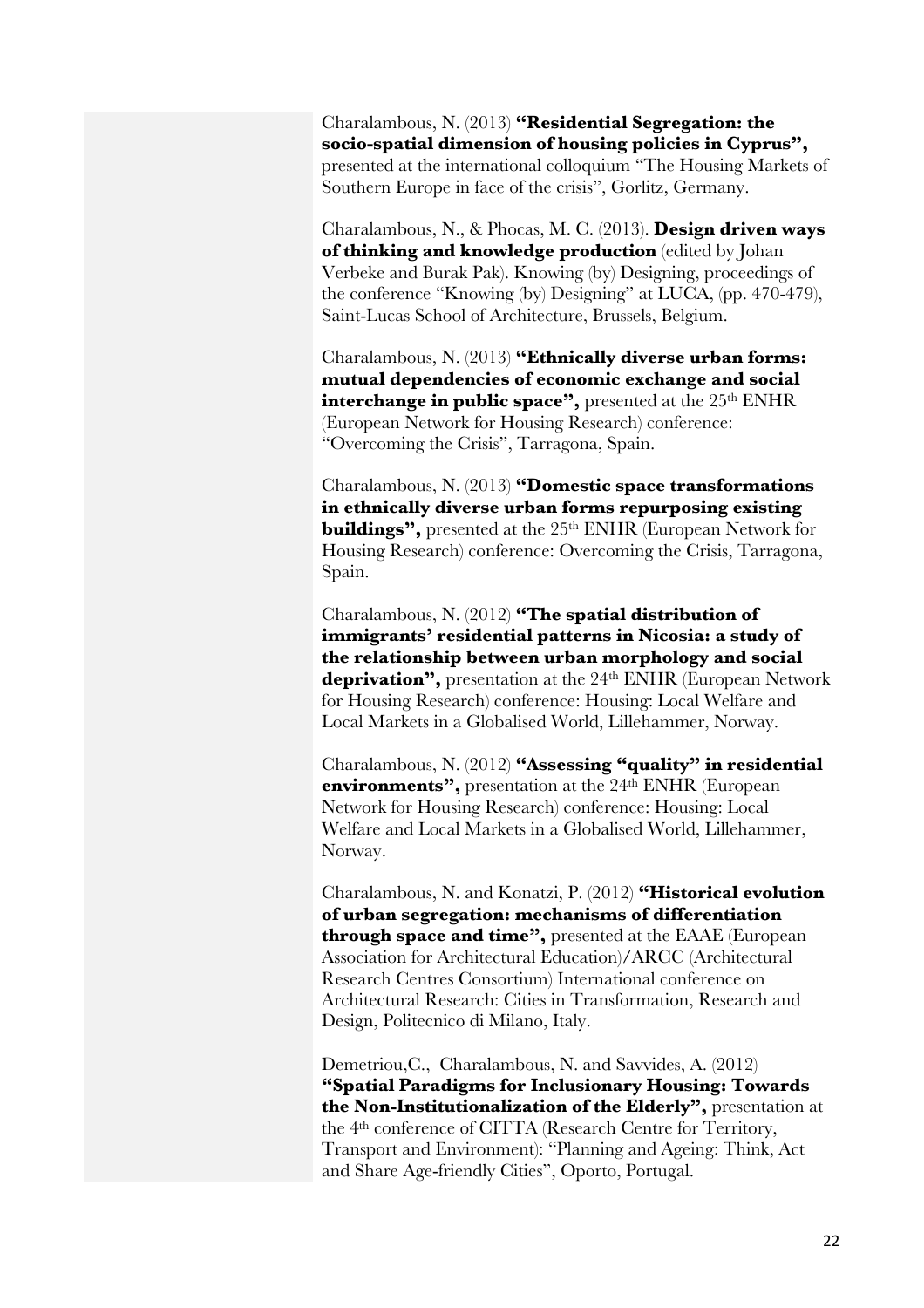Veltsista, A. K. and Charalambous, N. (2011) **"Architectural design studio: reconsidering the digital through embedded technologies",** presented at the European Network of Heads of Schools of Architecture and the European Association for Architectural Education International conference: Rethinking the Human in Technology-Driven Architecture, Crete, Greece.

Charalambous, N. and Phocas, M.C. (2011) **"Architectural Design Studio: competition proposal for the Cyprus News Agency",** presented at the First International Congress of Retevitruvio (Rete Interuniversitaria Italiana di Architettura) - Architectural Design: Teaching and Research, Bari, Italy.

Charalambous, N. (2011) **"Understanding segregation: the relationship between spatial form and social exclusion"** presented at the 23rd conference of ENHR (European Network for Housing Research) - "Mixité": an urban and housing issue? Mixing people, housing and activities as the urban challenge of the future, Toulouze, France.

Charalambous, N. (2011) **"A spatio-temporal interpretation**  of domesticity", presented at the 23<sup>rd</sup> conference of ENHR (European Network for Housing Research) - "Mixité": an urban and housing issue? Mixing people, housing and activities as the urban challenge of the future, Toulouze, France.

Charalambous, N. (2010) **"Neighbourhood Dynamics and Social Exclusion"**, presented at WS16 of the 22<sup>nd</sup> conference of ENHR (European Network for Housing Research): Urban Dynamics and Housing Change: Crossing into the 2nd decade of the 3rd Millennium, Istanbul Turkey, July.

Charalambous, N. (2009) **"Spatial Forms of Ethnic coexistence: Perceptions of Greek and Turkish Cypriot Domesticity"** presented at the Annual PRIO conference: Learning from Comparing Conflicts and Reconciliation Processes: A Holistic Approach, Nicosia Cyprus, June.

Charalambous, N. and Hadjichristos, C. (2009) **"A Square or a Bridge? The Eleftheria Square Case"** presented at the 7th International Space Syntax Symposium, Stockholm Sweden.

Charalambous, N (2008) **"Architectural design studio: towards a new pedagogical approach",** presented in a poster session at the Oxford conference: 50 years on-Resetting the Agenda for Architectural Education, Oxford UK.

Charalambous, N. (2007) **"Social and Spatial Patterns of Cultural Heritage",** presented at the international CIPA (International Committee for Architectural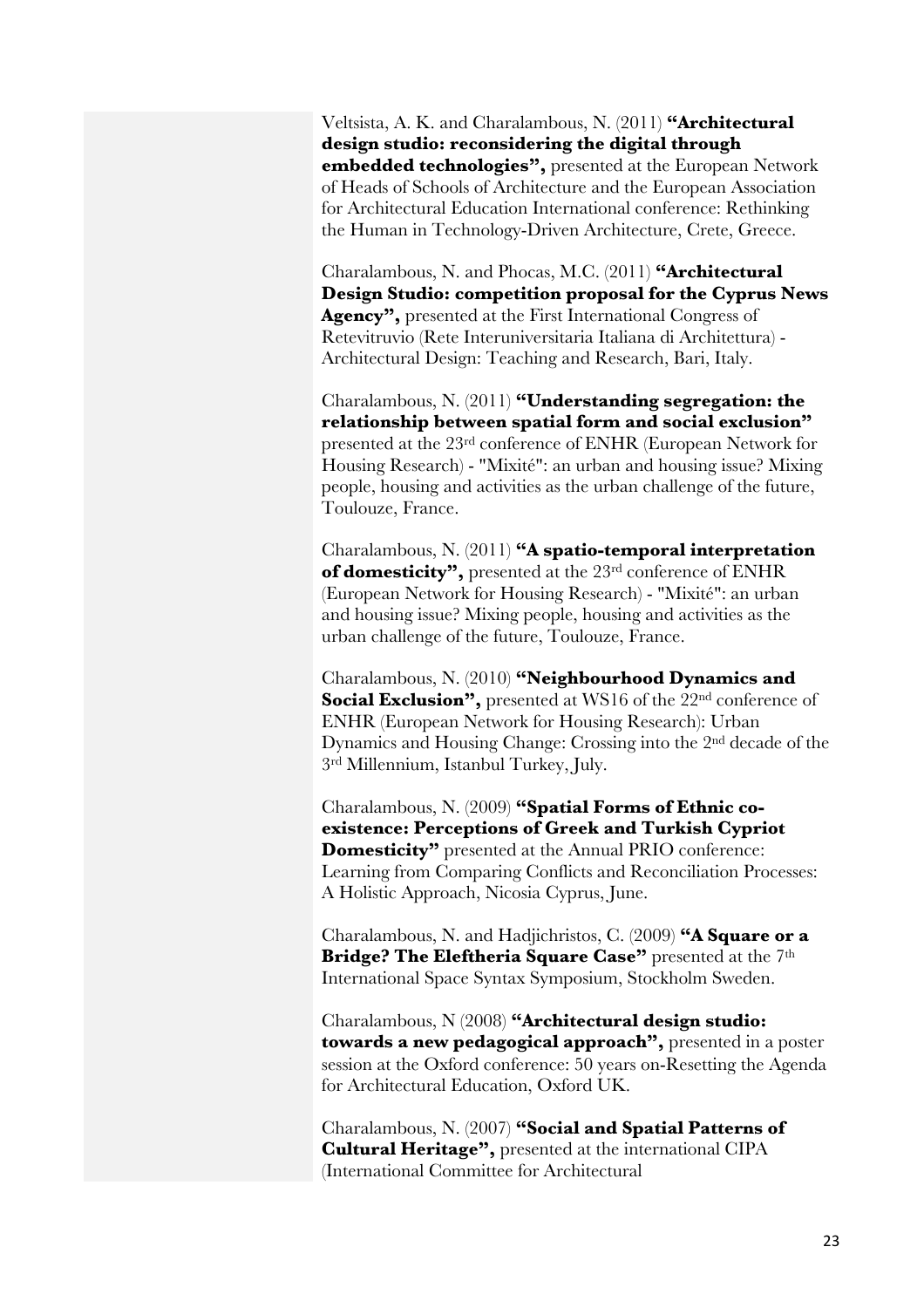Photogrammetry)/ICOMOS (International Council of Monuments and Sites): Anticipating the Future of the Cultural Past, Athens Greece.

Charalambous, N. (2007) **"Tradition, Identity and Built Form",** presented at the Rehabimed (Rehabilitation of Traditional Mediterranean Architecture) International Conference: Traditional Mediterranean Architecture: Present and Future, Barcelona Spain.

Charalambous, N. (2007**) "Urban forms of multifunctionalism: a social manifestation of culture?"** presented at the IFHP (International Federation of Housing and Planning) and MILUnet (Multifunctional, Intensive Land Use Network) conference: Multifunctional and Intensive Land Use: principles, practices, projects and policies, Lisbon, Portugal.

Charalambous, N. and Hadjisoteriou, M. (2007) **"Introductory Architectural Design Studio: (Re) Searching for a New Approach",** presented at the ENHSA (European Network of Heads of Schools of Architecture) and the EAAE (European Association for Architectural Education) conference: Teaching and Experimenting with Architectural Design: Advances in Technology and Changes in Pedagogy, Lisbon.

Charalambous, N. (2005) **"Nicosia: a multi-ethnic city?",** presented at the 49th World Congress of the International Federation for Housing and Planning: Urban Futures Continuities and Discontinuities, Rome Italy.

Charalambous, N. (2005) **"Contemporary Urban Spatial Arrangements and Ethnic Identity",** presented at the EDRA 36th International Conference (Environmental Design Research Association): Design for Diversity, Vancouver Canada.

Charalambous, N. (2004) **"Spatial patterns of ethnic identity**  in a post global world" presented at the 9<sup>th</sup> Conference of the International Association for the Study of Traditional Environments (IASTE): Post Traditional Environments in a Post Global World, Dubai, United Arab Emirates.

Charalambous, N., Louca, S. and Christou, C. (2003) **"WEBITT: Teaching Information Technology with a combination of traditional and new digital methods"** (Εκμάθηση Τεχνολογίας Πληροφοριών Χρησιμοποιώντας Συνδυασμό Παραδοσιακών και Ηλεκτρονικών Μεθόδων), presented at the conference organized by the Ministry of Education: Challenges for Effective Education in Cyprus and the Euriopean Union in relation to Knowledge Societies and Information in the 21st c., Nicosia Cyprus.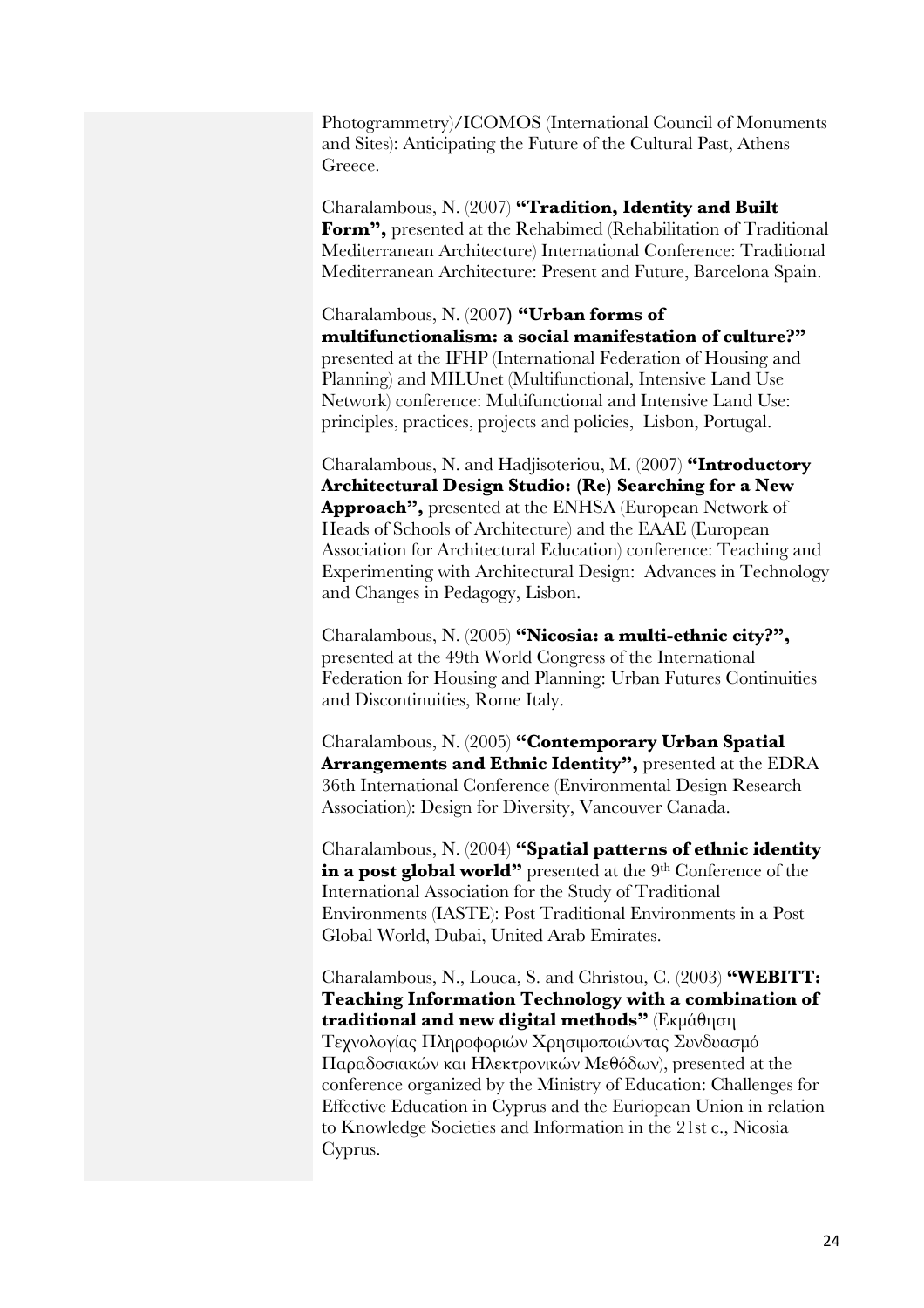|                                            | Charalambous, N. (2003) "Crossing Borders/Porous<br>Identities: A (Re) definition of Cypriot Cultural Identity";<br>presented at the 1 <sup>st</sup> International Conference of the Cyprus<br>Sociological Society and The Professional Branch of Town<br>Planning and Housing: Society and the City: Accommodating<br>Diversity, Nicosia Cyprus.<br>Charalambous, N. and Peristianis, P. (2002) "Cypriot<br><b>Boundaries"</b> , presented at the Conference of the International<br>Association for the Study of Traditional Environments (IASTE):<br>(Un) Bounding Traditions, Hong Kong.<br>Charalambous, N. and Peristianis, N. (2001) "Urban Space and<br><b>Ethnic Identity</b> ", presented at the international conference,<br>Mediterranee: Ruptures et Continuites, Nicosia Cyprus.<br>Charalambous, N. and Peristianis, N. (2001) "Ethnic Groups,<br><b>Space and Identity"</b> presented at the Space Syntax III<br>International Symposium, Georgia Atlanta. |
|--------------------------------------------|-----------------------------------------------------------------------------------------------------------------------------------------------------------------------------------------------------------------------------------------------------------------------------------------------------------------------------------------------------------------------------------------------------------------------------------------------------------------------------------------------------------------------------------------------------------------------------------------------------------------------------------------------------------------------------------------------------------------------------------------------------------------------------------------------------------------------------------------------------------------------------------------------------------------------------------------------------------------------------|
|                                            |                                                                                                                                                                                                                                                                                                                                                                                                                                                                                                                                                                                                                                                                                                                                                                                                                                                                                                                                                                             |
| <b>Academic Teaching</b><br>and Activities |                                                                                                                                                                                                                                                                                                                                                                                                                                                                                                                                                                                                                                                                                                                                                                                                                                                                                                                                                                             |
| <b>University of Cyprus</b>                |                                                                                                                                                                                                                                                                                                                                                                                                                                                                                                                                                                                                                                                                                                                                                                                                                                                                                                                                                                             |
| Spring 2010-present                        | <b>ARH 201 Architectural Design IV (5ECTS)</b><br>(htips://athome201.com/)<br>12hrs (around 30 students)<br>The course introduces students to the concepts of "home" and<br>"dwelling". A specific theme relevant to these concepts is explored<br>each year. Understanding the relationship between the spatial<br>organization of the house and the social life of the inhabitants is one<br>of the central challenges of this studio.                                                                                                                                                                                                                                                                                                                                                                                                                                                                                                                                    |
| Fall 2011-present                          | <b>ARH 540 Mediterranean Cities and Social Phenomena</b><br>(8ECTS) (https://med-cities.com/)<br>3hrs (around 20 students)<br>This graduate course focuses on the understanding of the ways in<br>which urban social phenomena both influence and are influenced<br>by the morphology and planning of the city in general and the<br>Mediterranean city in particular.                                                                                                                                                                                                                                                                                                                                                                                                                                                                                                                                                                                                      |
| Fall 2009-present                          | <b>ARH 500 Research Methodologies (8 ECTS)</b><br>3hrs (around 15 students).<br>This graduate level course aims to take the students from their<br>existing intuitive understanding of built form and their reliance on<br>individual knowledge highly influenced by their personal<br>experiences, cultural background and acquired social knowledge,<br>towards an understanding of scientific research, so that they can<br>become both active researchers and reflective practitioners.                                                                                                                                                                                                                                                                                                                                                                                                                                                                                 |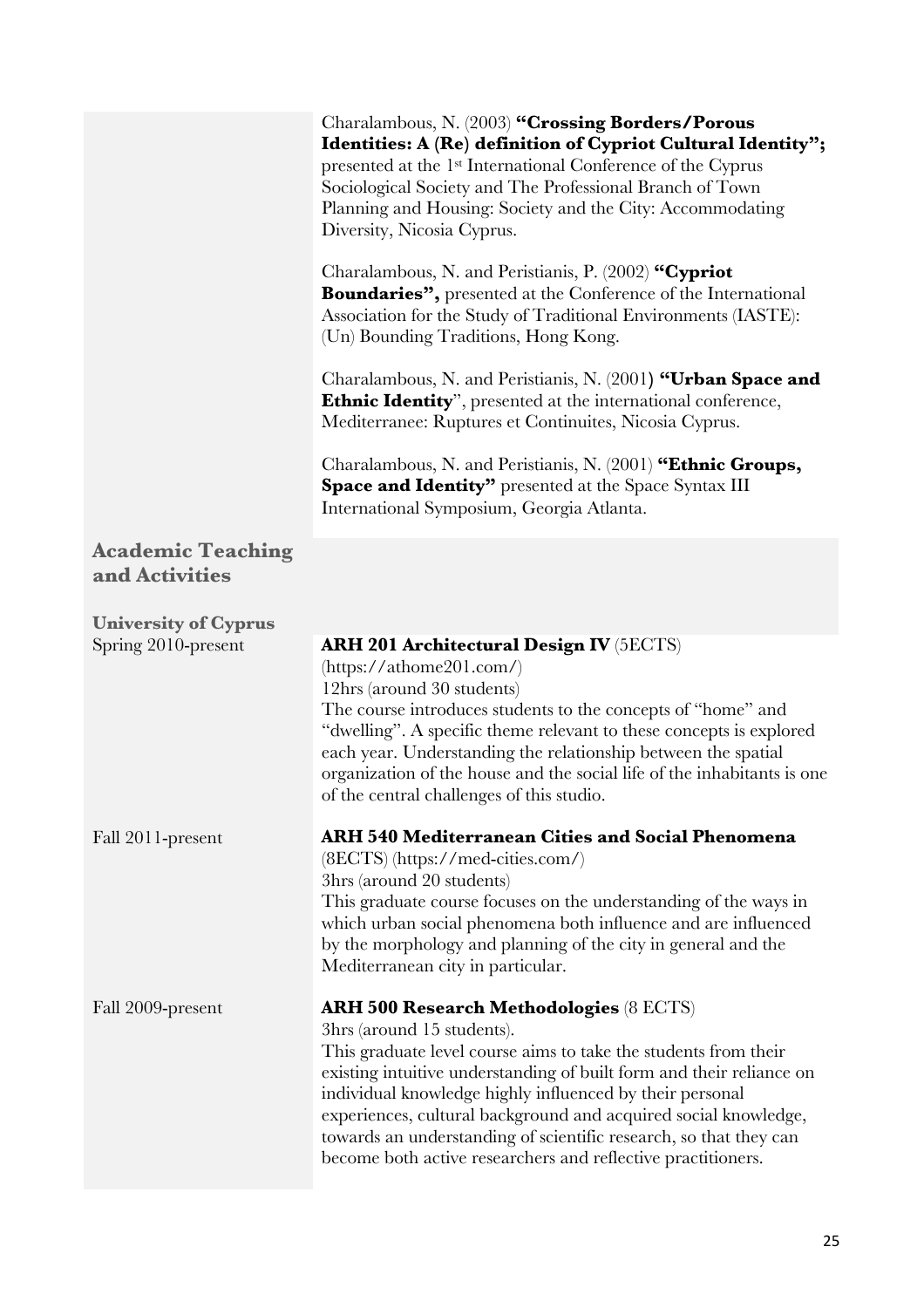| Fall 2010-present                                  | <b>ARH 110 Architecture in Context</b> (5 ECTS),<br>3 hrs (around 30 students).<br>Freshman-level lecture course, co-taught with a team of instructors.<br>Lectures under my responsibility fall under the general title,<br>"Research based design – the relationship between spatial patterns<br>and social phenomena". My lecture topics are: a) research<br>paradigms and architectural design, b) domestic space organization<br>- spatial patterns of culture. |
|----------------------------------------------------|----------------------------------------------------------------------------------------------------------------------------------------------------------------------------------------------------------------------------------------------------------------------------------------------------------------------------------------------------------------------------------------------------------------------------------------------------------------------|
| Spring 2010-2015                                   | <b>ARH 411 Advanced Architectural Theory</b> (5 ECTS)<br>3hrs (around 30 students).<br>Senior level undergraduate course in lecture/seminar format<br>offering in-depth examination of theories of space and place as a<br>human experience.                                                                                                                                                                                                                         |
| Spring 2009                                        | <b>ARH 401 Architectural Design VIII</b> (10 ECTS)<br>12hrs (around 20 students).<br>Senior level studio course which explored the temporal<br>interpretations of domesticity. The students were asked to research<br>the topic from their own point of interest, form a program and<br>develop a design proposal.                                                                                                                                                   |
| <b>Fall 2009</b>                                   | <b>ARH 420 Portraits of Architecture</b> (5 ECTS)<br>3hrs (around 20 students).<br>Senior level undergraduate course in lecture/seminar format. The<br>course examined the ways architecture has been described or<br>presented in literature, art and film.                                                                                                                                                                                                         |
| <b>University of Nicosia</b><br>(selected courses) |                                                                                                                                                                                                                                                                                                                                                                                                                                                                      |
| Spring 2007                                        | <b>DES 514 Contexts of Design</b><br>$3 \text{ hrs}$ (15 students)<br>Graduate level course in lecture/seminar format offering an in-<br>depth examination of the contexts of design $-$ social, economic,<br>political, environmental.                                                                                                                                                                                                                              |
| Spring 2006                                        | <b>DES 470 Contemporary Spatial Theories</b><br>$3 \text{ hrs}$ (15 students)<br>Senior level undergraduate course in lecture/seminar format<br>offering in-depth examination of theories of space and place as a<br>human experience.                                                                                                                                                                                                                               |
| Spring 2007                                        | ARCH 102 - Architectural Design I<br>9hrs (around 30 students)<br>Freshman level studio course introducing students to the concept of<br>dwelling.                                                                                                                                                                                                                                                                                                                   |
| Fall 2006, Fall 2007                               | <b>ARCH 101 - Introduction to Architectural Design</b>                                                                                                                                                                                                                                                                                                                                                                                                               |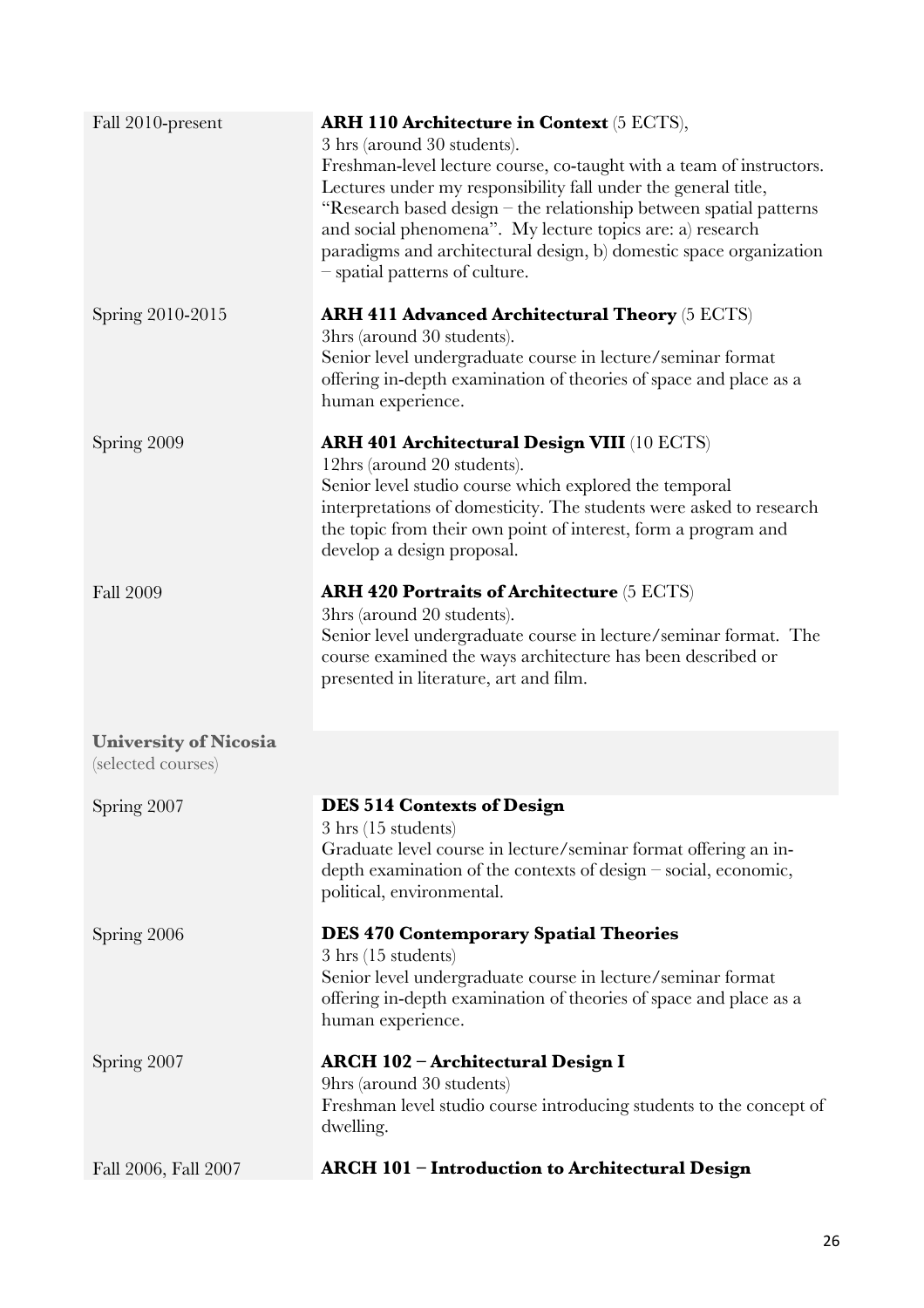9 hrs (around 30 students) Freshman level studio course introducing students to experimentation and initial explorations of built space.

## **Advising PhD theses**

#### main advisor **"Every day Public Places in Urban Neighborhoods"**

Supervision of the PhD research of Glykeria Anaxagorou. The thesis is interested in understanding the close relationship between social, spatial and political processes and the way public spaces are provided and managed in "marginal", often neglected areas in city neighborhoods, where the everyday life of the local people evolves.

#### **"Public Space, social encounters and the negotiation of difference: addressing urban segregation in everyday life".**

Supervision of the PhD research of Rafaella Christodoulou. The research objective is to explore the role that public space plays in urban segregation and people's everyday life. The research aims to explore the potential for interaction and meetings between people from different areas, ages and social backgrounds as a means to encourage tolerance and a feeling of belonging.

## **"Effective Learning Environments: A Study of Secondary Schools in Cyprus"**

Supervision of the PhD research of Chrystalla Psathetis. The research aims at a nuanced understanding of learning environments by considering space not only as able of reflecting pedagogic principles but also as capable of generating pedagogical effects and addresses issues such as exclusion and inequalities in a learning environment. It proposes a framework of analysis that can enhance our current understanding of spatially configured pedagogical processes, while it proposes a framework through with effective, integrative learning environments can be decoded.

## **"Rebooting Architectural Practic/se: generating inter-Actions through the design process"**

Supervision of the PhD research of Natasa Christou. The research objective is to build upon the already strong competences of the design process by exploring and re-evaluating the process itself in relation to the stakeholders (architect, client, collaborators, users), the context (local-global, virtual-physical) alongside all the consequential instruments that come with it (materials, technologies).

## **"Limassol as a Social Assemblage: A Diachronic Analysis of its Urban Form"**

Supervision of the PhD research of Ilaria Geddes. The research aimed at enhancing the knowledge of urban development theory by refining current ways of analyzing the urban form diachronically through an empirical analysis of how the urban form of Limassol evolved between 1883 and today. Methodologically, the aim was to develop a multidisciplinary approach, which encompasses analytical

**Completed** 2017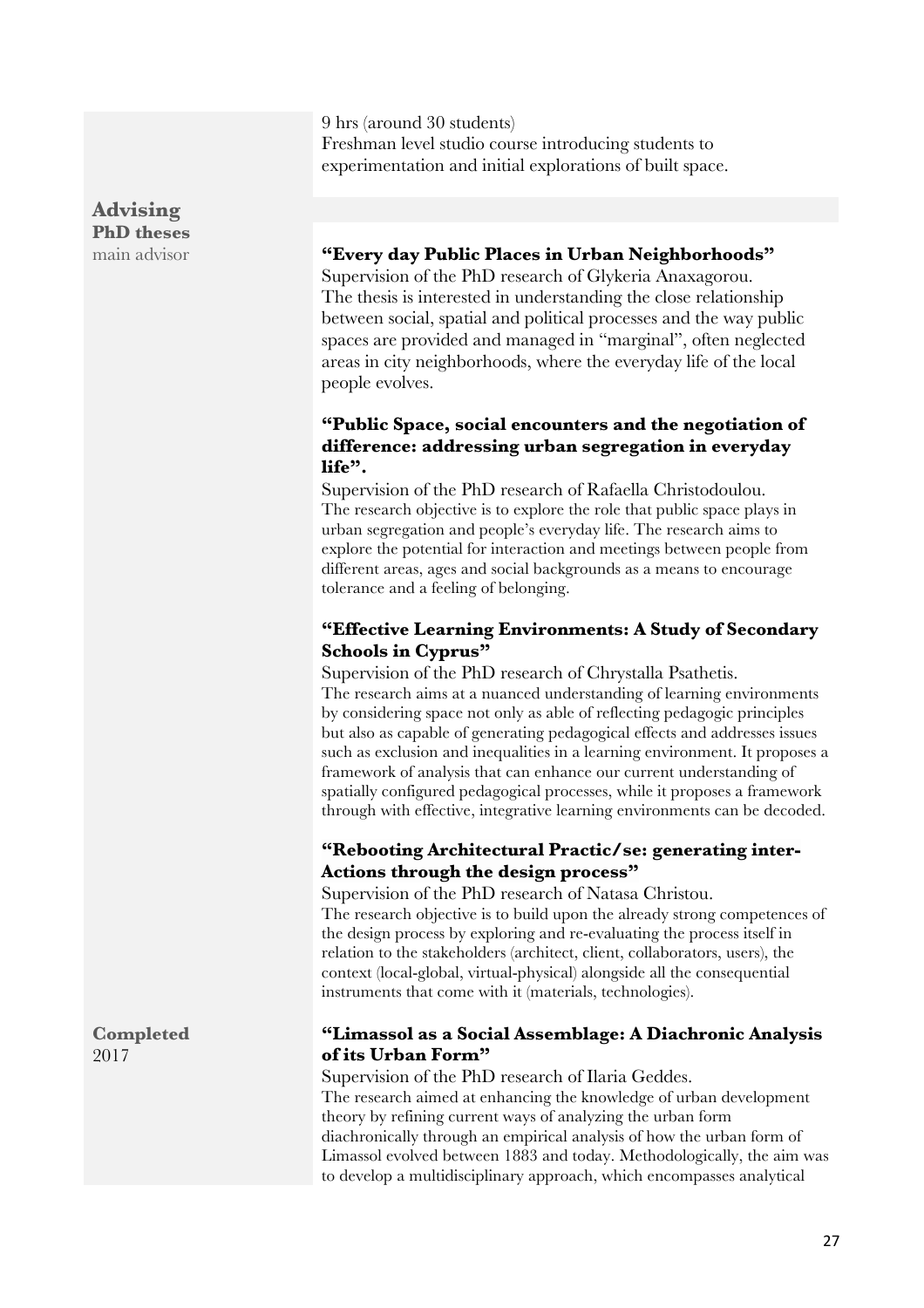|                                                                               | elements from the social sciences along with those from urban studies; the<br>focus being on the linkages between the physical and social spheres of the<br>city.                                                                                                                    |
|-------------------------------------------------------------------------------|--------------------------------------------------------------------------------------------------------------------------------------------------------------------------------------------------------------------------------------------------------------------------------------|
| <b>Member of the PhD</b><br><b>Examination</b><br><b>Committee</b><br>Current | "The Role of Design in Contested Urban Environments: the case of<br>Famagusta", PhD research of N. Christodoulou. Main Advisor: S.<br>Stratis                                                                                                                                        |
|                                                                               | "Water of Peace": Water Politics and Landscape Development in Post<br>socialist Armenia and Postcolonial Cyprus, PhD Research of S.<br>Michael. Main Advisor: P. Pyla                                                                                                                |
|                                                                               | "Contemporary Residential Architecture in Cyprus", PhD<br>Research of E. Kranos. Main Advisor: C. Hadjichristos                                                                                                                                                                      |
|                                                                               | "The bath cities of Greece from the middle of the nineteenth to the<br>middle of the twentieth century and their contribution to the<br>formation of the relationship between nature, modernity and<br>national imagination", PhD Research of G. Daskalaki. Main<br>Advisor: P. Pyla |
| Completed                                                                     | "Collective Intelligence Networks: The case of Europan<br>Architectural Competition Platform", PhD Research of G. Kalnis.<br>Main Advisor: S. Stratis                                                                                                                                |
|                                                                               | "Kinetic Hybrid Construction Structures", PhD Research of M.<br>Matheou. Main Advisor: MC Phocas                                                                                                                                                                                     |
|                                                                               | "Adaptable Dual Control Systems", PhD Research of T.<br>Sophokleous. Main Advisor: MC Phocas                                                                                                                                                                                         |
| <b>Diplomas</b>                                                               |                                                                                                                                                                                                                                                                                      |
| Main Advisor<br>2017                                                          | Nasia Pantelidou, "Extended Family Networks: A Resilient<br><b>Housing Support System"</b><br>Ioannou Maria, "C0-habited Courtyards"<br>Zacharoula Loizou, "Redefining Places in Everyday Life"<br>Menios Savvides, "A Dwelling for a Dreamer"                                       |
| 2016                                                                          | Christina Panayi, "Waterfront as Public Space: (in)formal<br>Everyday"<br>Ioanna Demetriou, "Public "Places" for Temporary<br>Inhabitants"<br>Elena Pilakouri, "Polycentric Learning Public Interfaces"<br>Eva Konstantinou, "Village Plus"<br>Sosanna Anaxagorou, "Urban Poems"     |
| 2015                                                                          | Andronicos Kallis, "Shared Worlds 2015"                                                                                                                                                                                                                                              |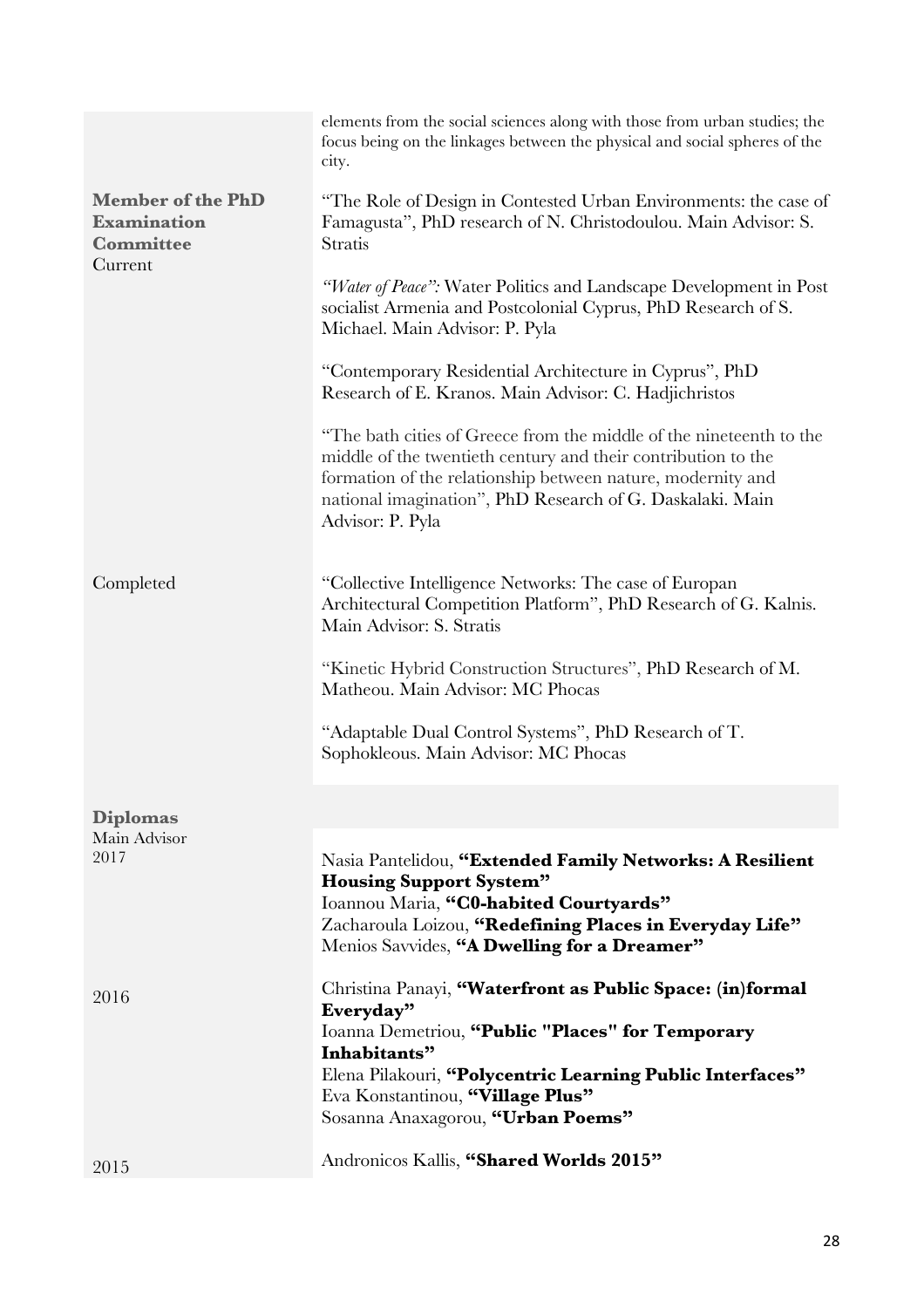|                                                 | Adamos Adamou, "Shared Public Space in Post-Conflict<br><b>Environments</b> "<br>Maria Theodoulou, "Shared Neighbourhoods, co-existence<br>of difference"<br>Farzane Kohari, "Learning Through Nature"                                                                                                                                                                           |
|-------------------------------------------------|----------------------------------------------------------------------------------------------------------------------------------------------------------------------------------------------------------------------------------------------------------------------------------------------------------------------------------------------------------------------------------|
| 2014                                            | Chrystalla Psathites, "Pop up first aid, The Right to Health"<br>Glykeria Anaxagorou, "urban kNOwlEDGE" (co-advising with<br>M.Philokyprou).<br>Vania Athinodorou, "Narratives in Transit"<br>Giorgos Kyriazis, "Polychronic Waterscapes"<br>Vicky Theodorou, "Why Wait? Placing mobilities - The<br><b>Airport Scenario"</b><br>Katerina Garyfallou, "Resilient Neighbourhoods" |
| 2012                                            | Richard Hall, "in Between"<br>Natali Mitsinga, "(In)habiting the Venice Lagoon"                                                                                                                                                                                                                                                                                                  |
| 2011                                            | Anna Michaelidou, "At home: spatio-temporal frameworks<br>of contemporary Cypriot families"<br>Anna Klara Vetsista, "The UBI home project: domestic<br>space and embedded technologies"<br>Elena Gennari, "Spatial Boundaries"                                                                                                                                                   |
| 2010                                            | Irini Asimakopoulou, "Perception of space - Mixed reality<br>architecture"<br>Theoula Evzona, "Nicosia within the walls: case study of<br>spatial configuration and social structure in the<br>multicultural urban center"<br>Antonia Kiprianou, "Ephemeral Dwelling - rescue units"                                                                                             |
| Awards/<br>architectural<br>competition entries |                                                                                                                                                                                                                                                                                                                                                                                  |
| 2017                                            | <b>Invited Design Competition</b> for a public space in Bab El<br>Tebbane – Tripoli", UN Habitat, Lebanon (results will be<br>announced in December 2017).                                                                                                                                                                                                                       |
| 2015                                            | <b>Shortlisted</b> – Cyprus Entry for the Venice Biennale with E.<br>Pattichi and S. Farazi.                                                                                                                                                                                                                                                                                     |
| 2011                                            | Design competition entry for the Municipality Market in Larnaca,<br>Cyprus.                                                                                                                                                                                                                                                                                                      |
| 2010                                            | Design competition entry for the Cyprus News Agency, Nicosia<br>Cyprus - with M.C.Phocas.                                                                                                                                                                                                                                                                                        |
| 2003                                            | Distinction at the second phase of a pancyprian architectural<br>competition for the re-vitalisation of Limassol harbour-with M.<br>Hadjisoteriou.                                                                                                                                                                                                                               |